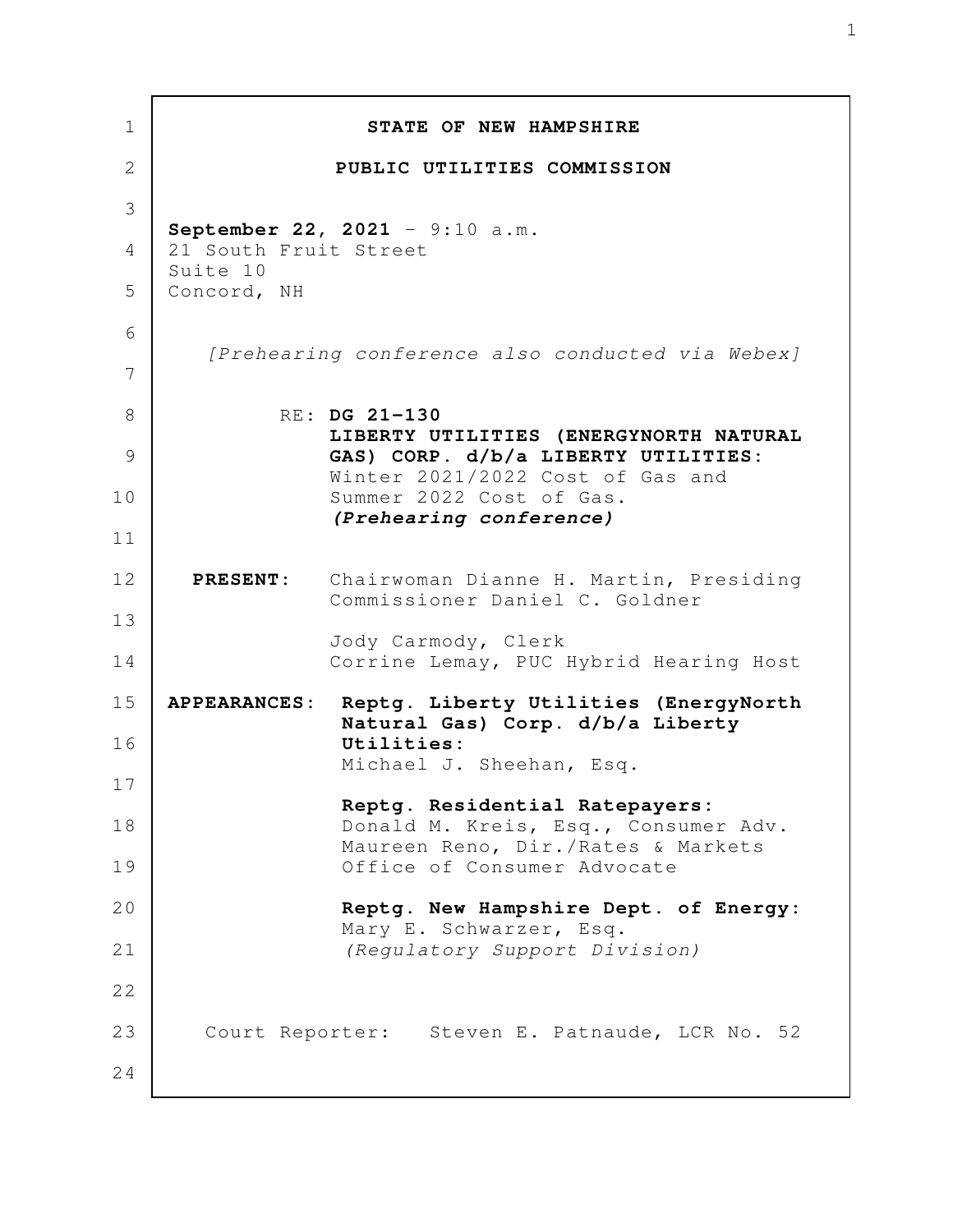**I N D E X PAGE NO. STATEMENTS OF PRELIMINARY POSITION BY:** Mr. Sheehan 5 Mr. Kreis 21 Ms. Schwarzer 24 *QUESTIONS BY:* Chairwoman Martin 28, 32, 33, 38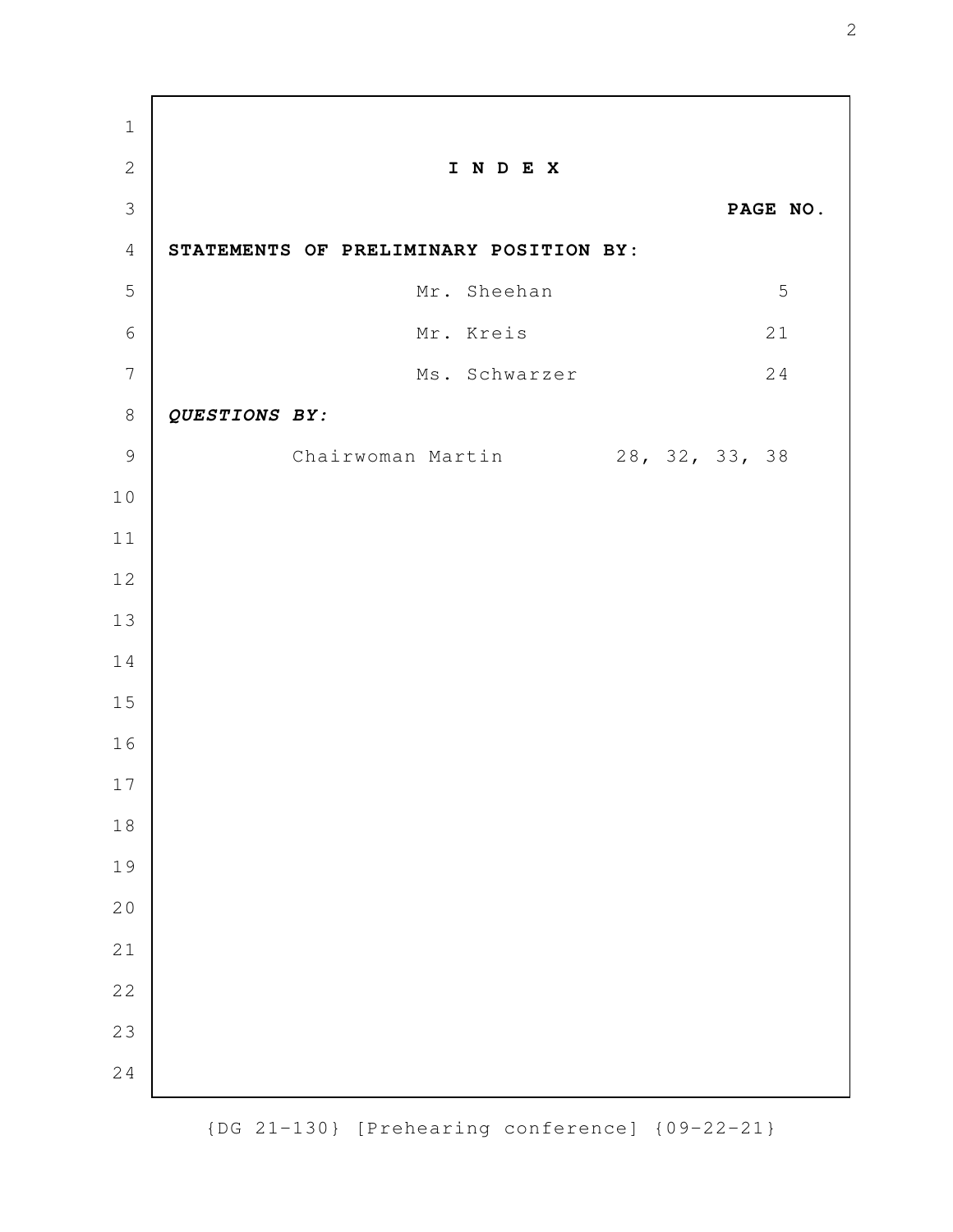**P R O C E E D I N G** CHAIRWOMAN MARTIN: We're here this morning in Docket DG 21-130 for a prehearing conference regarding the Liberty Winter 2021/2022 cost of gas and Summer 2022 cost of gas. Let's take appearances, starting with Mr. Sheehan. MR. SHEEHAN: Good morning. I'm Mike Sheehan, for Liberty Utilities (EnergyNorth Natural Gas). CHAIRWOMAN MARTIN: Okay. Thank you. And Mr. Kreis. MR. KREIS: Good morning, Chairwoman Martin, Commissioner Goldner, fellow practitioners. I am Donald Kreis, the Consumer Advocate, here on behalf of residential ratepayers. And with me is our new Director of Rates & Markets, Maureen Reno. CHAIRWOMAN MARTIN: All right. Thank you. And Ms. Schwarzer. MS. SCHWARZER: Good morning. I am Mary Schwarzer, Staff attorney from the Department of Energy, representing the Division of Regulatory Support. 1 2 3 4 5 6 7 8 9 10 11 12 13 14 15 16 17 18 19 20 21 22 23 24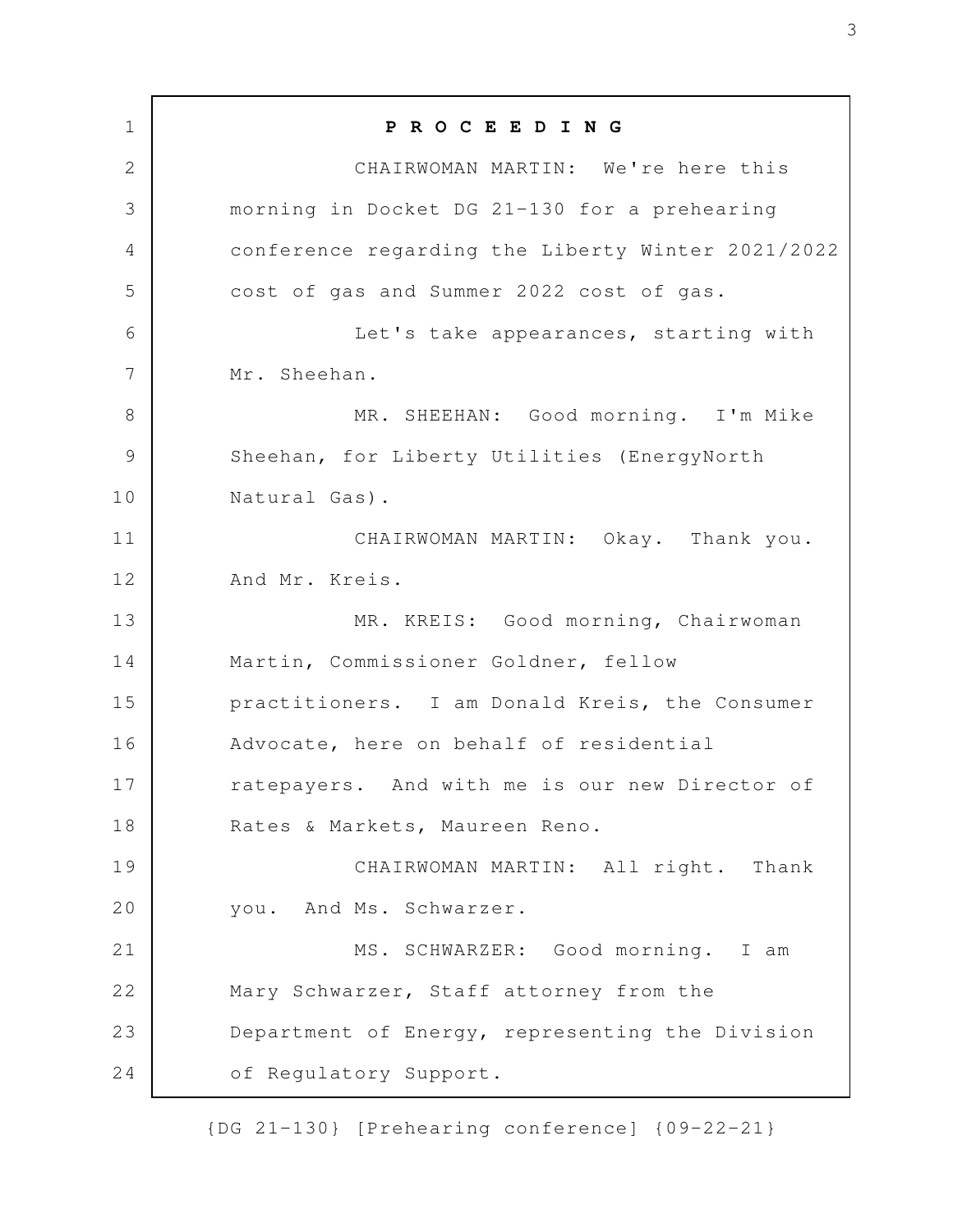CHAIRWOMAN MARTIN: All right. Thank you. And before we take initial positions, are there any preliminary matters we need to address in this case? MS. SCHWARZER: Madam Chairwoman? CHAIRWOMAN MARTIN: Yes. MS. SCHWARZER: I just wanted to note I'll be refiling the appearance that I filed yesterday. There's an error in an email address. And the remaining information in that letter remains accurate as of today. The Department of Energy has not assigned an analyst as yet. CHAIRWOMAN MARTIN: Okay. Thank you. I think I noticed Mr. Frantz's name was spelled wrong. MS. SCHWARZER: Exactly. Thank you. CHAIRWOMAN MARTIN: Okay. Anyone else? MR. SHEEHAN: We have -- the only preliminary is the usual confidentiality assertion for some of the data in the filing. But I don't expect that to come up at all in this morning's hearing. CHAIRWOMAN MARTIN: Okay. That was noted. And, Mr. Sheehan, if you could speak up 1 2 3 4 5 6 7 8 9 10 11 12 13 14 15 16 17 18 19 20 21 22 23 24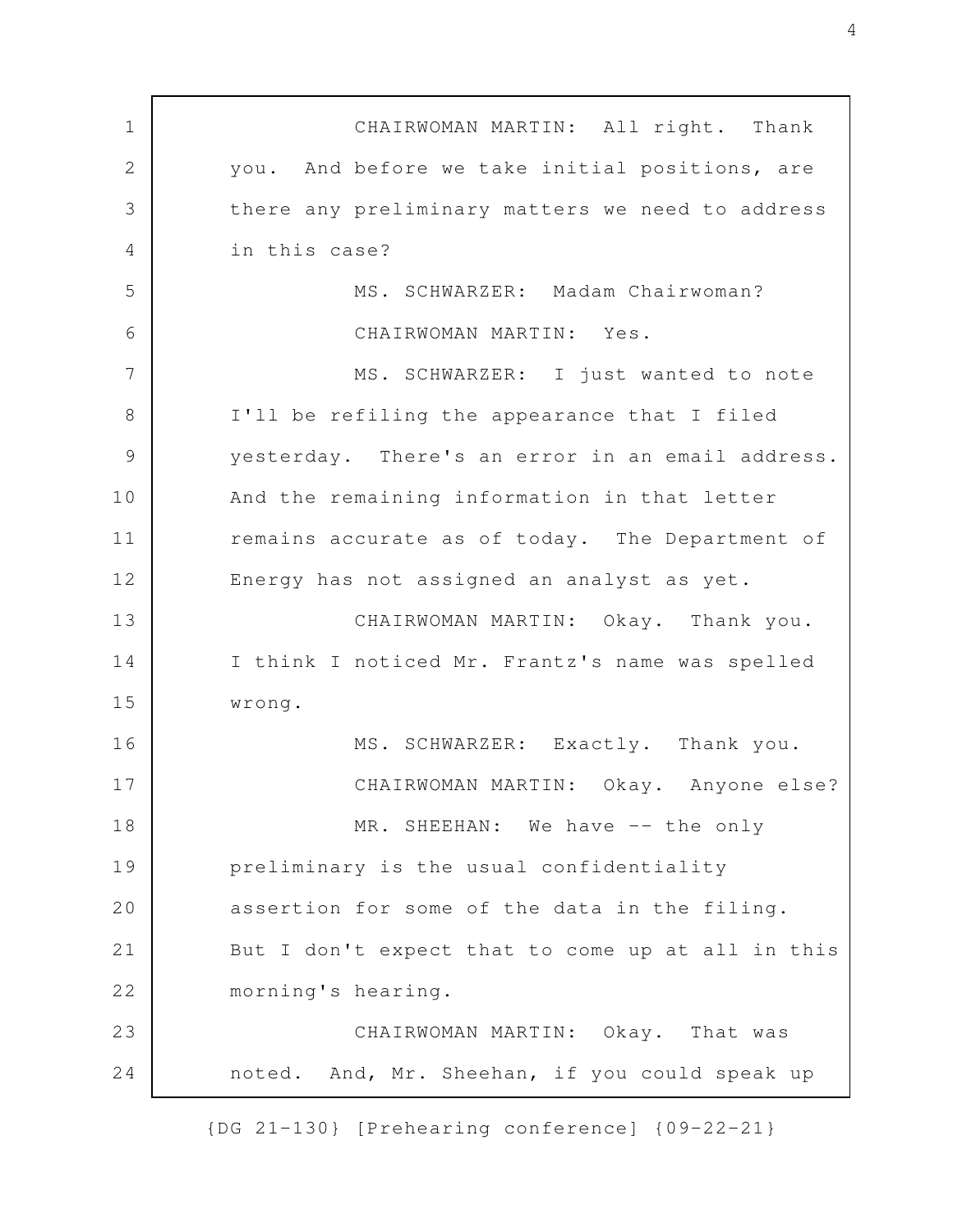as well. You are, as we have discussed before, soft spoken, as am I, usually. Mr. Kreis, anything? MR. KREIS: Nothing from me. CHAIRWOMAN MARTIN: All right. Then, why don't we take initial positions, starting with Mr. Sheehan. MR. SHEEHAN: Thank you. And good morning. My initial position is a bit longer than it would normally be in a cost of gas hearing, because there are several items at play here, and a couple one-offs, if you will. So, bear with me, this will take ten minutes or so. First, this hearing proposes cost of gas rates for the winter that are substantially higher than last year, and it proposes an LDAC charge that is substantially higher than last year. And I would like to highlight for the Commission the drivers of those increases. First, the cost of gas itself, which is, of course, the fuel that we buy from others, and the associated costs, is substantially higher because of the overall market for fuel. We buy 1 2 3 4 5 6 7 8 9 10 11 12 13 14 15 16 17 18 19 20 21 22 23 24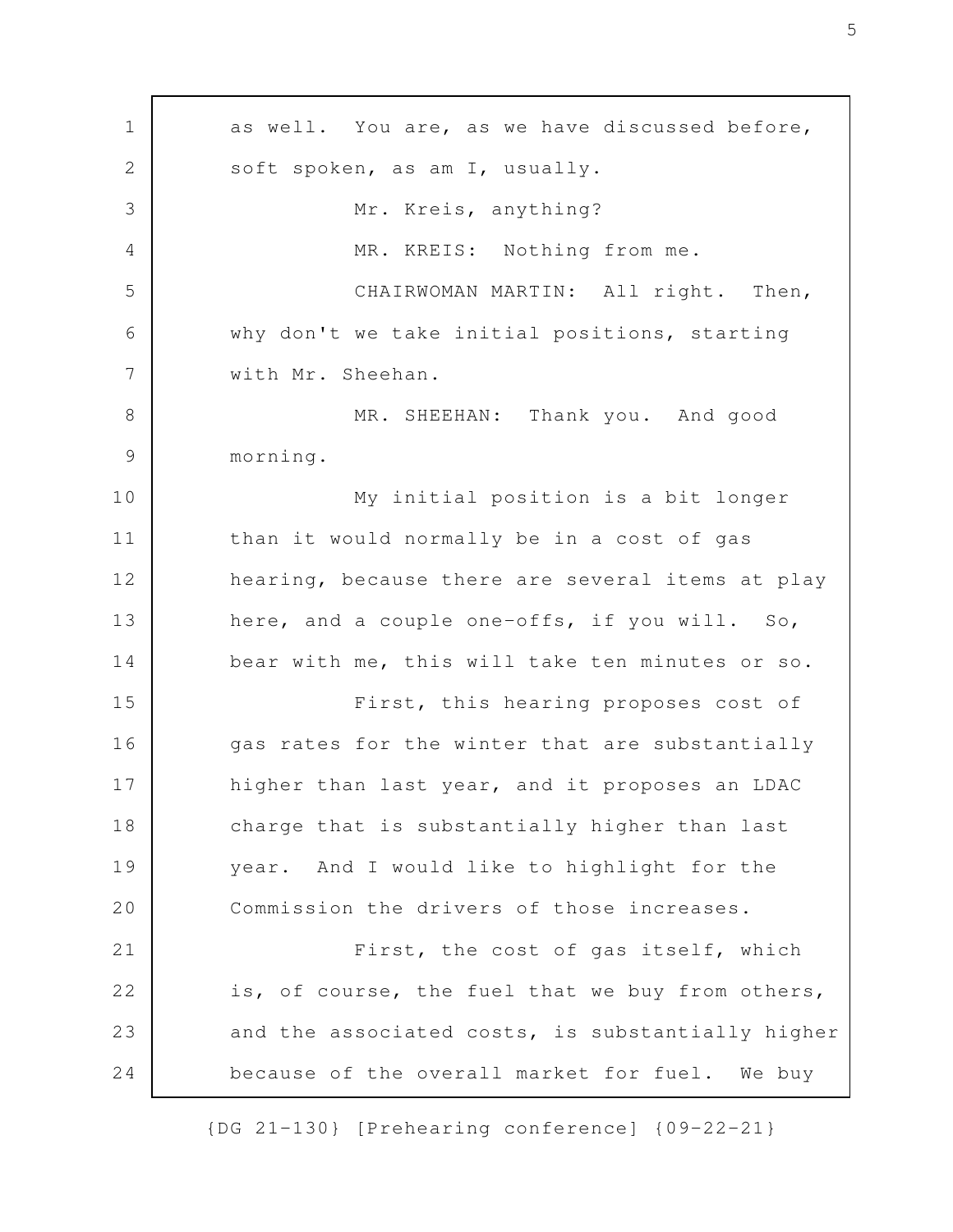fuel, all of our purchases of fuel are based on a market price, plus whatever it takes to get the gas to New Hampshire. There are no Fixed Price contracts for fuel in this industry. So, if the market price is X, we buy X plus Y. This winter, market prices around the world have gone up dramatically. Some of the factors include utilities generally have low supply -- low storage levels. There has not been all of the gas injected into storage as an industry, as is normally the case. And this is due, interestingly, because of hot weather in the Midwest all summer, which required the utilities burning gas to generate electricity to keep them cool. So, it's been a little slow uptake on the storage. Second, LNG is now being exported from the U.S. all over the world. Other parts of the world are having gas storages. American LNG is cheap. And, so, the LNG producers are selling it at higher prices all over the world, primarily in Europe, but in other places. And, third, Hurricane Ida affected production in the Gulf area. 1 2 3 4 5 6 7 8 9 10 11 12 13 14 15 16 17 18 19 20 21 22 23 24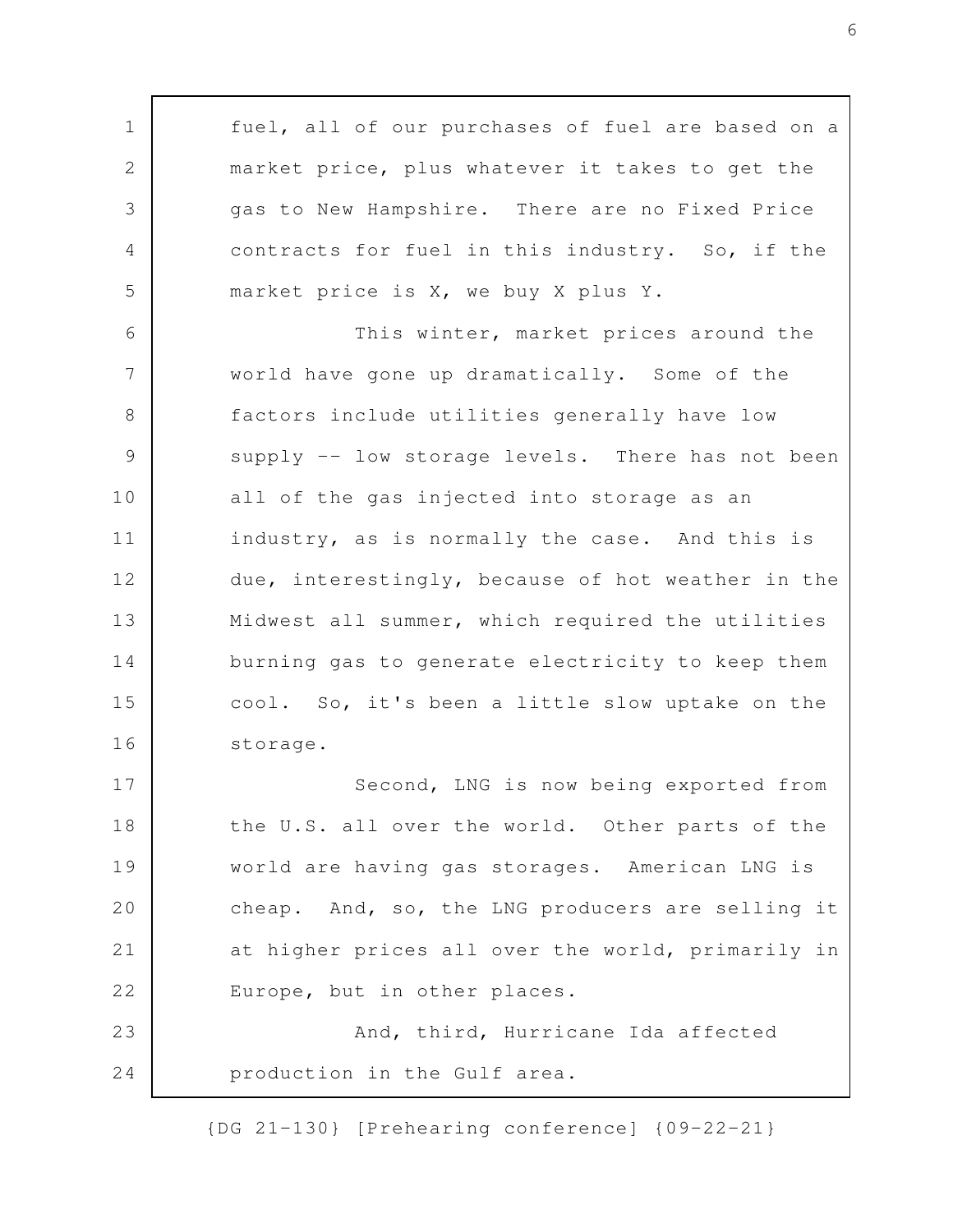Those three factors have driven prices up dramatically, and that's reflected in our filing. Also, prices continue to rise since our filing a couple weeks ago. And we will be making a supplemental filing close to the hearing date to reflect the up-to-the-minute pricing as best we can. Second driver in the increase is the inclusion of about \$1.9 million in indirect costs. That is a result of the recently completed rate case, where those costs were previously in distribution rates, and, by agreement, and approved by the Commission, those costs have been taken out of distribution rates and put into cost of gas rates. These are the costs generally associated with running our propane and LNG facilities. So, it's not an overall increase, it's a reallocation of those dollars. As an aside, the EnergyNorth filing includes 1.9 million of these indirect costs. Two hundred (200) of that should have been taken out, because that is included in the Keene cost 1 2 3 4 5 6 7 8 9 10 11 12 13 14 15 16 17 18 19 20 21 22 23 24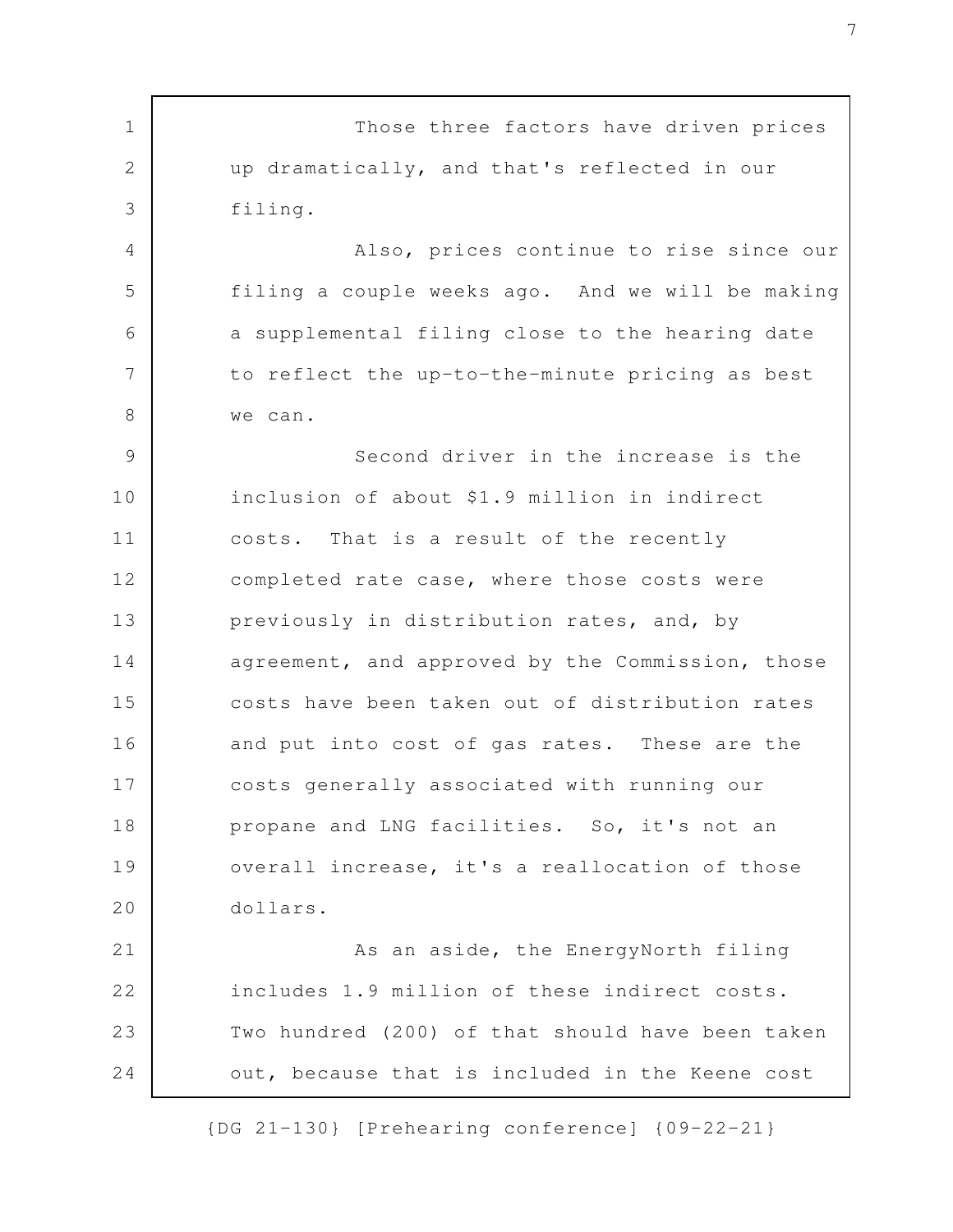of gas filing. So, as part of the update, when we update prices, we will also remove that 200,000 of these indirect costs. Third, and this is really part of the -- so, those are the two primary drivers for the cost of gas rate increase. The LDAC, which, as you know, is the portion of the gas bill that has an associated -- or, assorted items in it, ways to collect them, such as the manufactured gas plant cleanup costs, the low income program, and the like. There are a few issues there that are driving an increase in the LDAC. First, and this one requires the longest explanation, is related to the decoupling mechanism. As you know, Liberty's decoupling mechanism requires a calculation of rates based on an allowed revenue per customer, per class. So, for example, we're allowed \$100 per year for a residential customer, an R-3 customer. The annual reconciliation of this decoupling mechanism compares that allowed revenue to the actual revenue we receive. So, if the actual revenue is higher, say we got \$110 per residential customer, we would give \$10 back in 1 2 3 4 5 6 7 8 9 10 11 12 13 14 15 16 17 18 19 20 21 22 23 24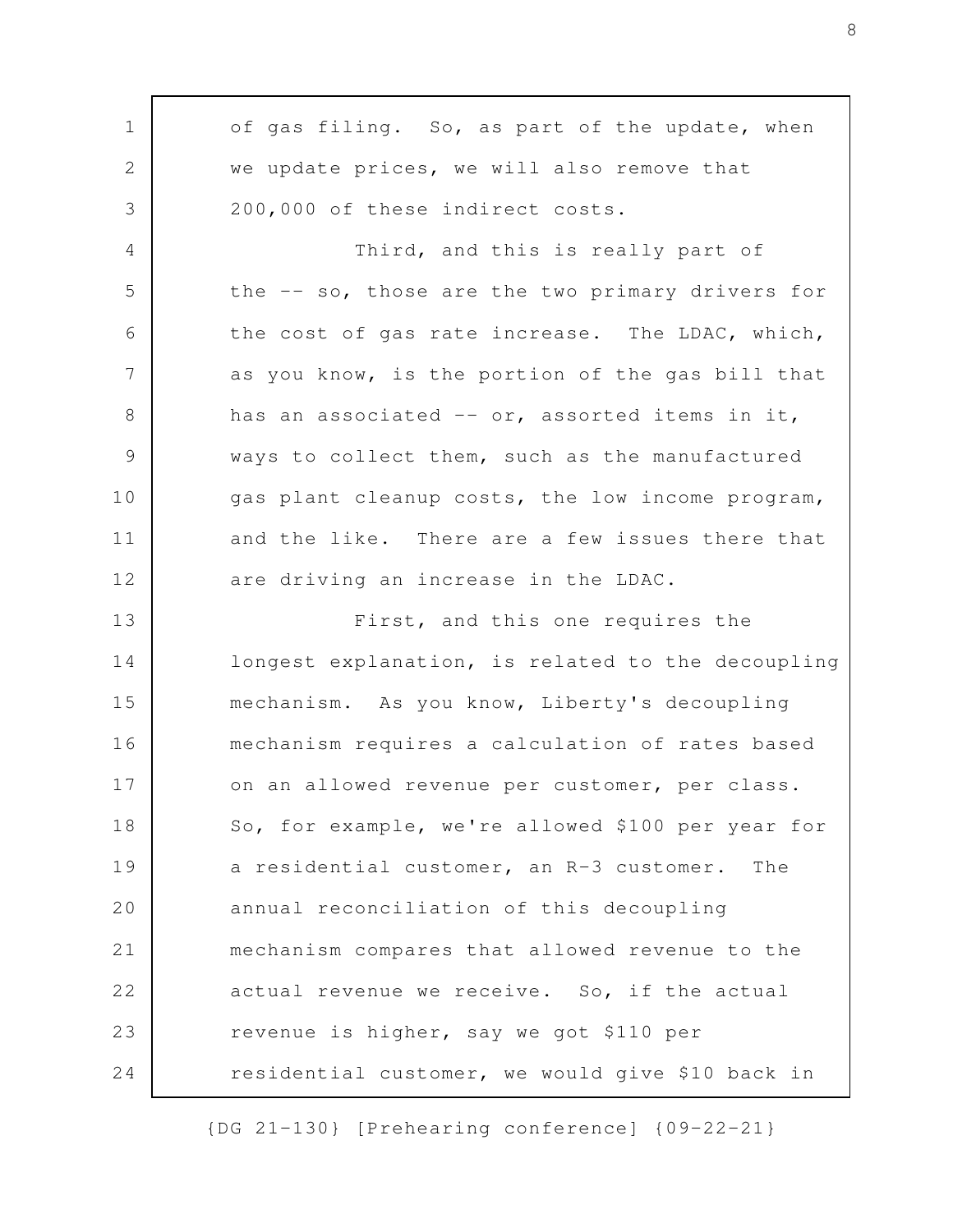the following year. If actual revenue is lower, say \$95, we would recover that \$5.00 difference in the next period. Decoupling was brand new when we implemented it in November of '18 as a resolution of the 2017 rate case. Everyone acknowledged that it would require adjustments and fixes in the next rate case. And, indeed, the order approving decoupling in 2018 said so. In the first two years of decoupling, the Company was returning to customers a lot of money; \$7 million returned as a result of the first reconciliation, which was the '18-'19 decoupling year, recovered over the '19  $-$  or, returned over the '19-'20 period, and then another \$5 million that we returned the next year, which we're completing now, the '20-'21 period. This suggested that something was not right with the mechanism. The Company began investigating the possible causes. And, when the answers became apparent, we immediately shared those findings with Staff and OCA. As a result of these investigations and conversations, 1 2 3 4 5 6 7 8 9 10 11 12 13 14 15 16 17 18 19 20 21 22 23 24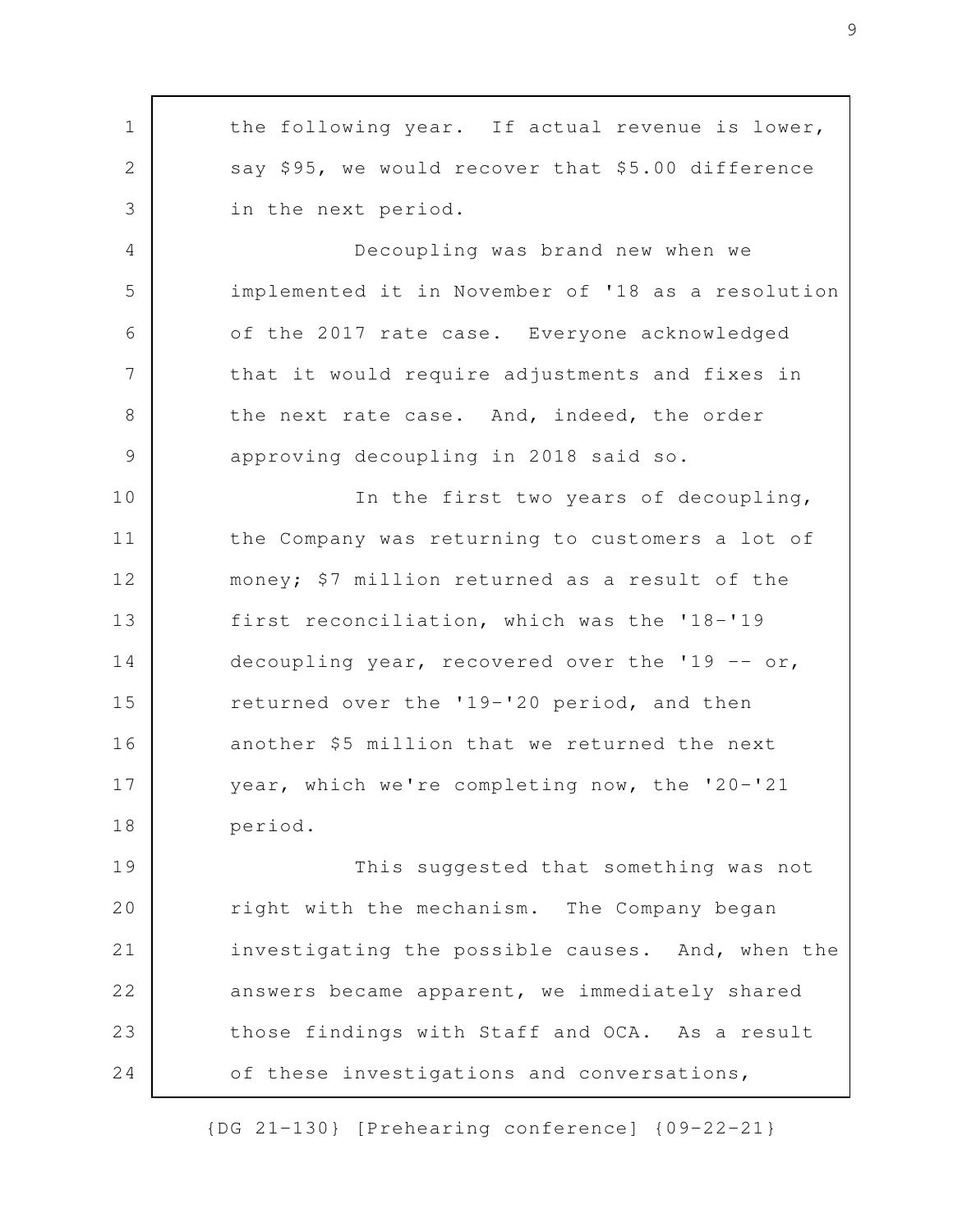several fixes have been made.

1

First, when we reset the revenue per customers as part of the temporary rate proceedings a year ago, effective October 1 of 2020, we based the new allowed revenue targets and actual revenue on 2019 billing determinants. This was fixing some changes made from 2016 billing determinants initially used to update them all to accommodate some unrelated changes the Company made that had some impact on decoupling. The second fix was also discussed at length prior to and during the recently concluded rate case. This fix involved low income customers. Low income customers, we call them "R-4 customers", are charged a discount from regular residential rates, the R-3 customers. Using my example above, if you have two identical customers, the R-3 customer gets a \$100 bill, the R-4 customer gets a \$55 bill. There's a flat 45 percent decrease for the low income customers. And the Company recovers that \$45 through the low income factor in the LDAC. The discrepancy was that the decoupling 2 3 4 5 6 7 8 9 10 11 12 13 14 15 16 17 18 19 20 21 22 23 24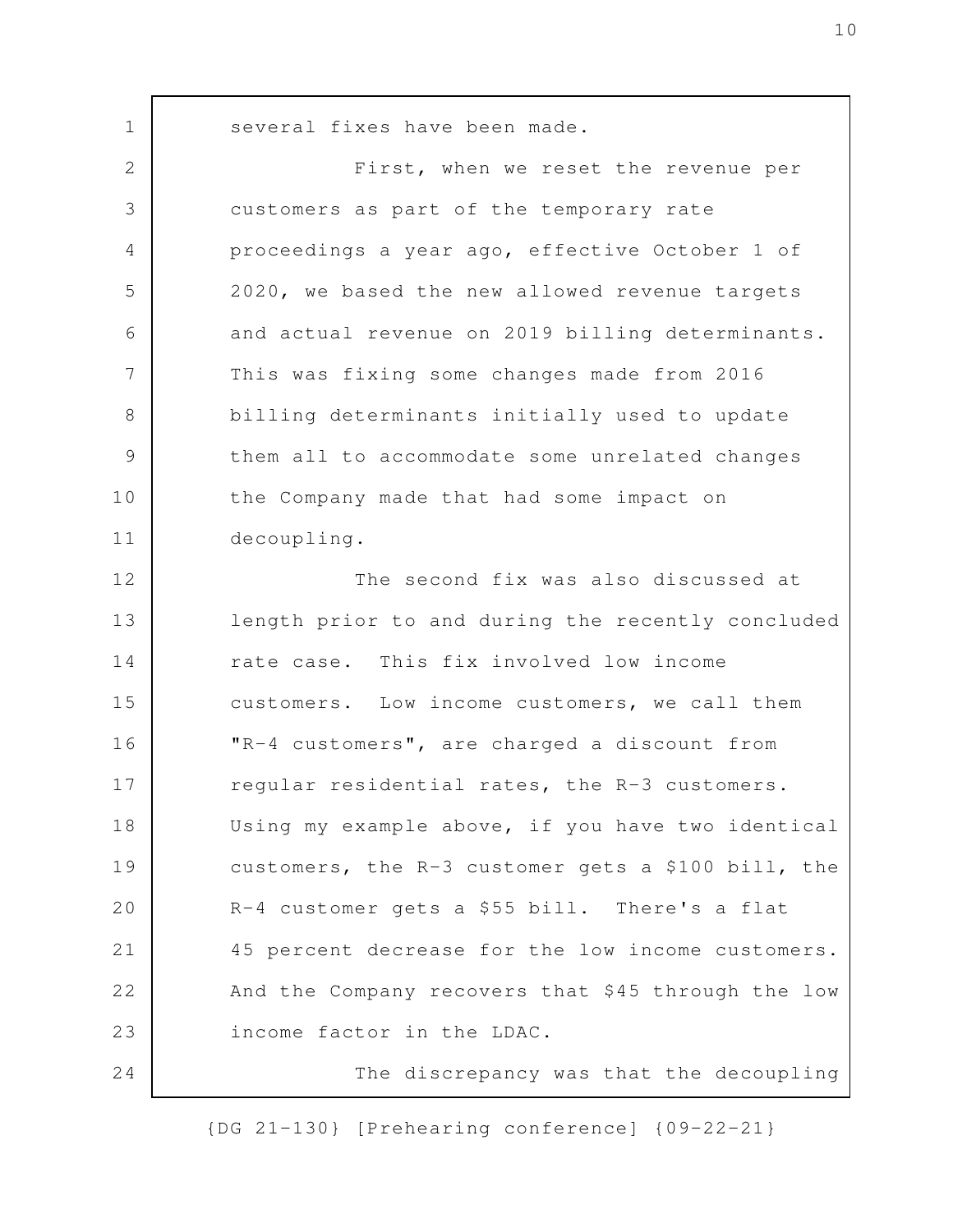mechanism calculated the allowed revenue using the discount rate, saying we should get \$55 from those customers, but looked at the revenue of the non-discounted R-3 rates. So, we actually got \$100. So, we were returning that \$45 difference. The discrepancy was not seen by anyone as we designed and implemented the decoupling mechanism in 2018, nor during the first reconciliation in '19. The Company began investigating this and the other issues during 2019 as the agreed and the approved calculations told us to return an unexpected amount of money. We discovered this in advance of the 2020 reconciliation a year ago, discussed it with Staff and OCA, who suggested it be dealt with in the rate case. The solution was to treat R-4 customers as regular R-3 customers for purposes of decoupling, basically treat them all as allowed revenue of \$100, and separately calculate the discount and the recovery of the low income discount. Staff and OCA agreed with this revised calculation. Indeed, Ms. Shute and Mr. Iqbal, then at the OCA, championed this approach as part 1 2 3 4 5 6 7 8 9 10 11 12 13 14 15 16 17 18 19 20 21 22 23 24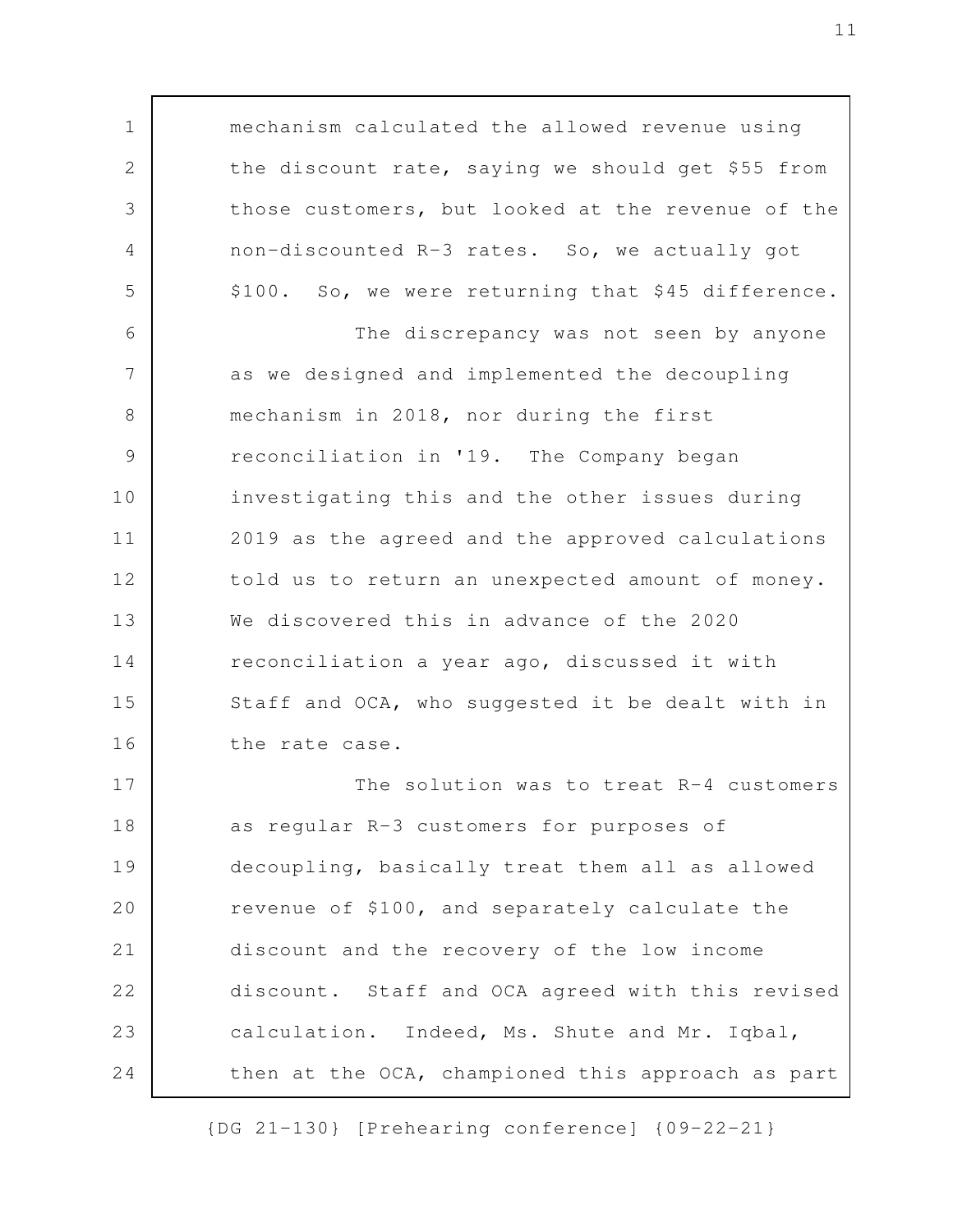of the effort to clean up the decoupling tariff. And the Settlement Agreement and order approved this approach, allowing the Company to retain approximately \$2 million a year that was previously being returned under that improper RPC calculation. So, that's a long way of saying today, in the LDAC that we've requested, we are seeking recovery of that money that was improperly returned to customers over the first two years, first two decoupling years, and that amounts to about \$4 million. Note that this correction did not require a change in the decoupling mechanism. It required a change to the calculations, so that the mechanism worked as it was originally intended. Some other items of less dollar impact, but that are at issue in this cost of gas hearing. For the summer cost of gas, as you all know, we combined the summer and winter cost of gas a few years ago. Instead of having two proceedings, we combined them into one, largely for administrative efficiency. It seemed like we 1 2 3 4 5 6 7 8 9 10 11 12 13 14 15 16 17 18 19 20 21 22 23 24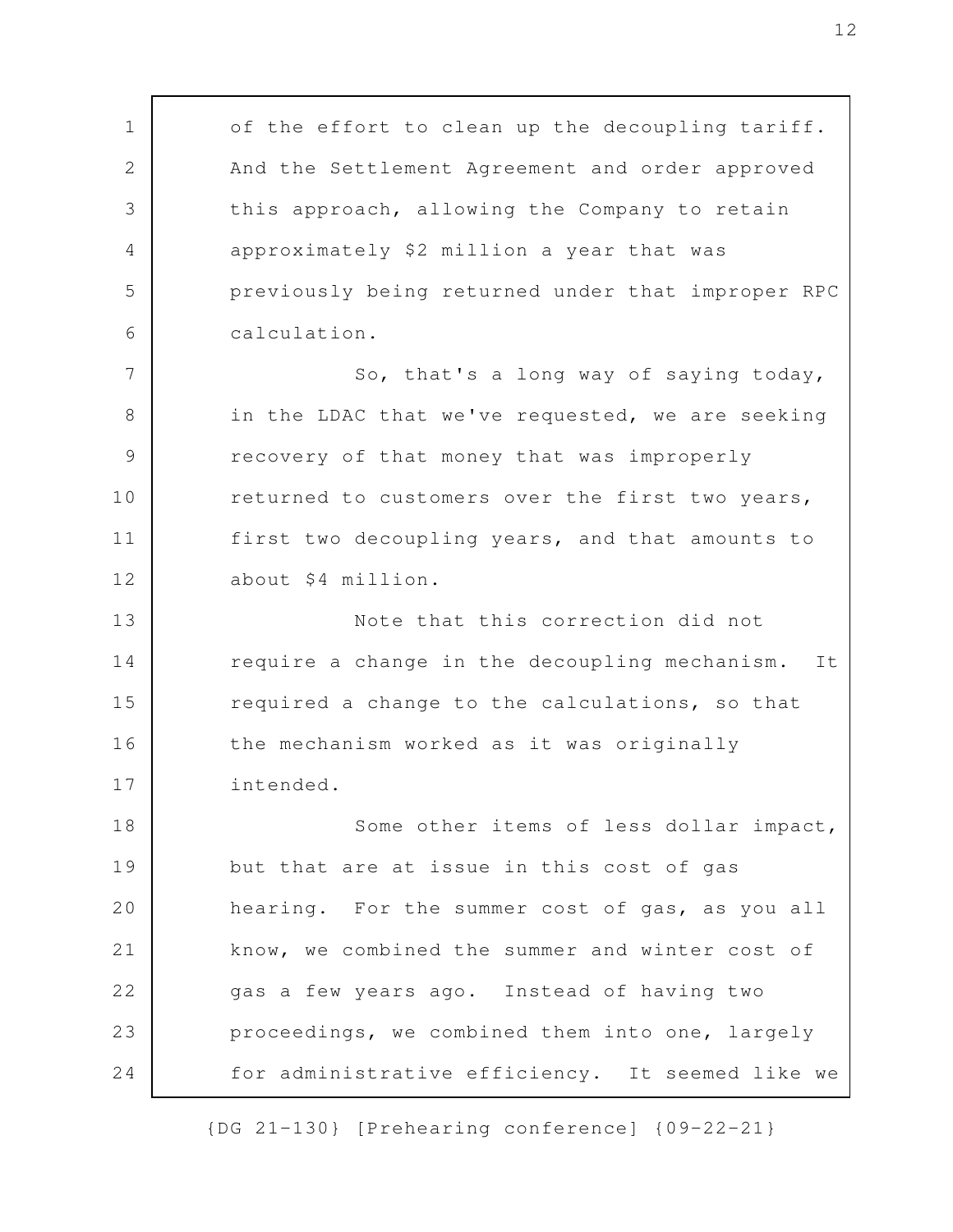were always having a cost of gas hearing. However, one issue that's arisen for which we're now seeking a solution. The monthly triggers that we have allow us to adjust the cost of gas each month to reflect market prices so we can minimize any over-collection or under-collection following an approval. The triggers have a cap on them. We cannot increase those prices more than 25 percent in any -- over the course of the winter. And we can go down as far as we need to to help avoid an over-collection. For summer cost of gas, this has not worked out well. Since we're projecting summer gas nine months ahead, actual prices can easily be higher than predicted. In that case, the 25 percent cap is easily met. Since summer prices are so low to begin with, it's easier to reach a 25 percent cap. Say we have \$4.00 gas in the summer, but we need to go to \$5.00, and we're up against the cap. And, since we can't raise prices any further, we end with an under-collection that must be addressed the following year. 1 2 3 4 5 6 7 8 9 10 11 12 13 14 15 16 17 18 19 20 21 22 23 24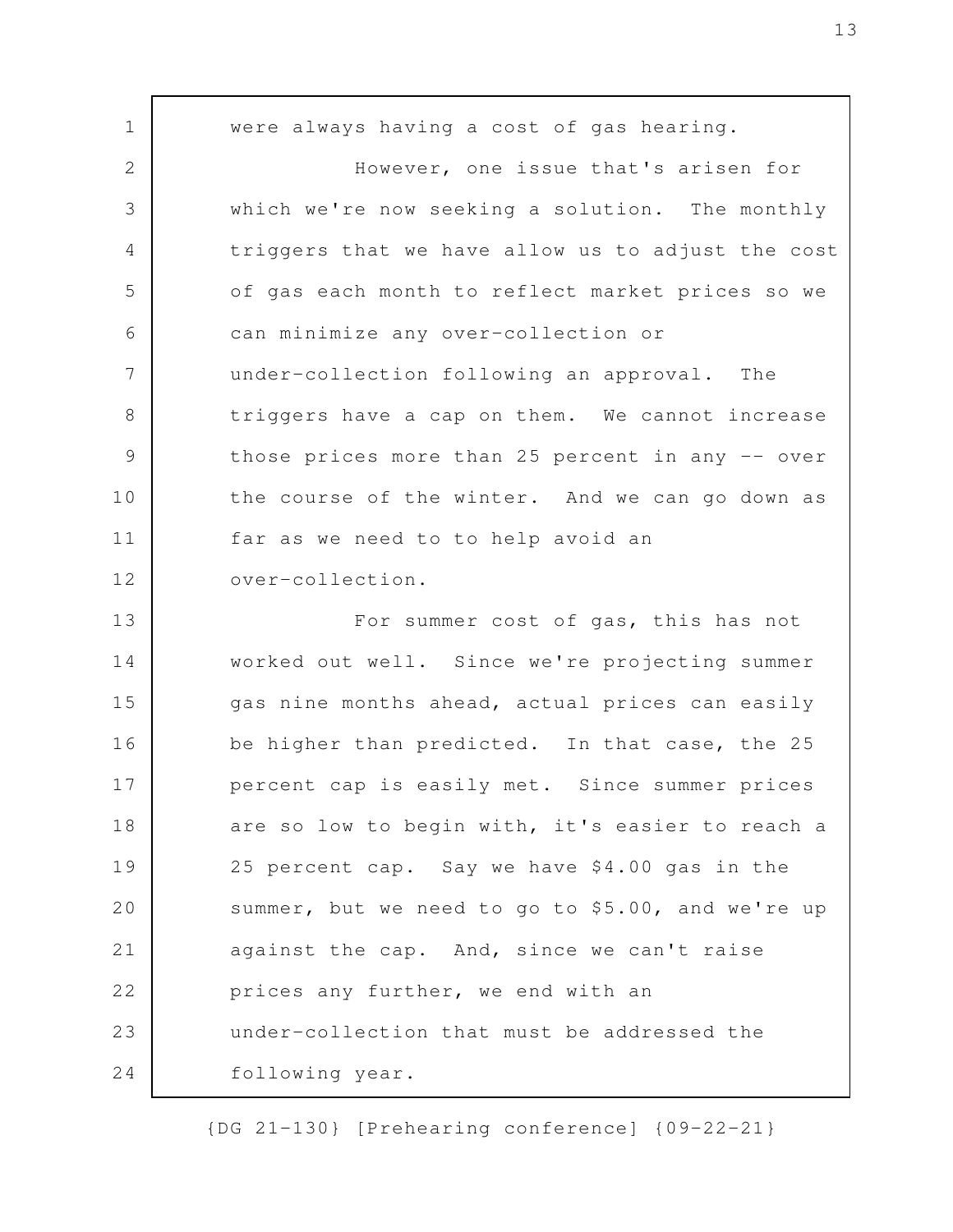It turns out that this happens most of the time in the summer. This past summer we were at the max 25 percent cap every month, and about three-quarters of the months over the prior summers have been at the maximum cap, and this is reflected in Mr. Simek's testimony. Again, the result of this is an under-collection we will under-collect by almost \$5 million this summer, which is included in next summer's rates. There are two possible solutions to this problem. First, we could make an interim filing for permission to exceed the 25 percent cap. The problem is that there is a substantial time lag in (1) having the data to support such a filing; (2) making the filing; (3) going through whatever process until hearing, even if abbreviated; and (4) obtaining an order approving that step. Even a streamlined process will not allow quick enough response to alleviate this problem. Plus, the parties and the Commission hoped to end such proceedings by combining the cost of gas. The second possible solution, and what we propose here, is to increase the cap 1 2 3 4 5 6 7 8 9 10 11 12 13 14 15 16 17 18 19 20 21 22 23 24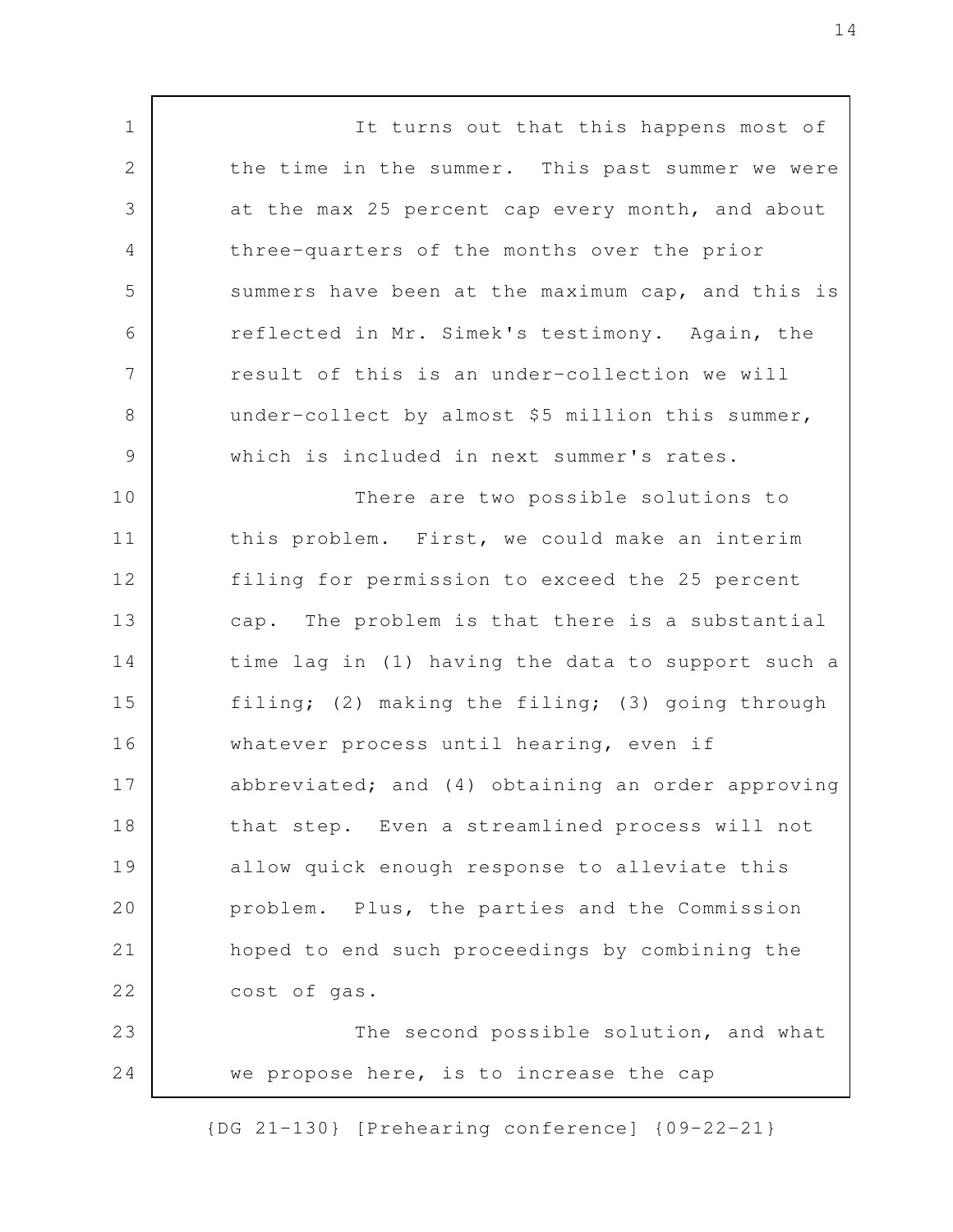percentage. Since summer rates are much lower than winter, a higher percentage cap will still have a modest bill/rate impact, but will better address the issue of avoiding a substantial over recovery. The testimony we filed demonstrates that, over the past four summer seasons, the cap necessary, if we artificially retroactively calculate a cap high enough to avoid any over recovery, it would have been about 45 percent above the approved rate. The Company is proposing here a 40 percent cap on the summer rates as a reasonable approach. This does not affect the winter, where we will happily live within the 25 percent cap, as has been the custom, as that has worked well for the winter. This is a "summer only" proposal. A few other LDAC items. It includes recoupment from the rate case, and these are also things that have contributed to the increase, recoupment of the rate case rate increase, of course, picks up the difference in temporary rates -- let me start over. It picks up the difference between the temporary rate and 1 2 3 4 5 6 7 8 9 10 11 12 13 14 15 16 17 18 19 20 21 22 23 24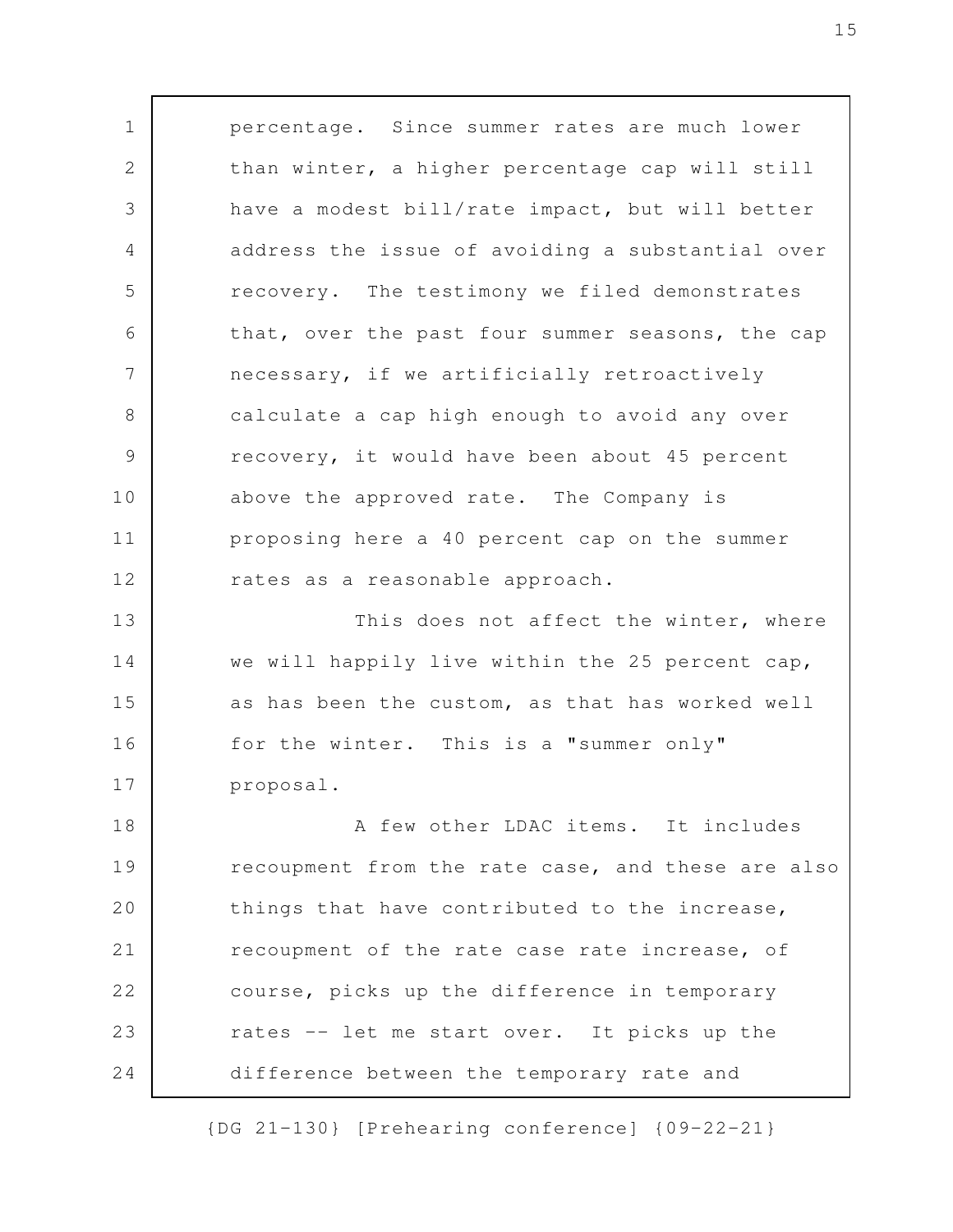permanent rates for the period October 1 through August 1, and that will be recovered over the course of a year. Second, it includes the rate case expenses. As approved in the order, the number 1 2 3 4 5

in our proposal here includes the actual rate case expenses, plus estimates of the final bills to be coming in. That is also recovered over one year. 6 7 8 9

And the last two other were administrative/procedural items. One is a real one-off. As everyone is aware, Liberty owns the gas holder house in Concord. It's a site that was used for the production of manufactured gas. It's been in the Company's ownership since the 1800s. It has been out of use since about 1952 or '53. 10 11 12 13 14 15 16 17

Right now, it is a contaminated site that we have been cleaning up. That has progressed well. It's an item in Ms. Casey's testimony every year, and that's all the same. What's different is, there are people who would prefer to keep the gas holder building up, as would the Company, and it -- which, of course, is 18 19 20 21 22 23 24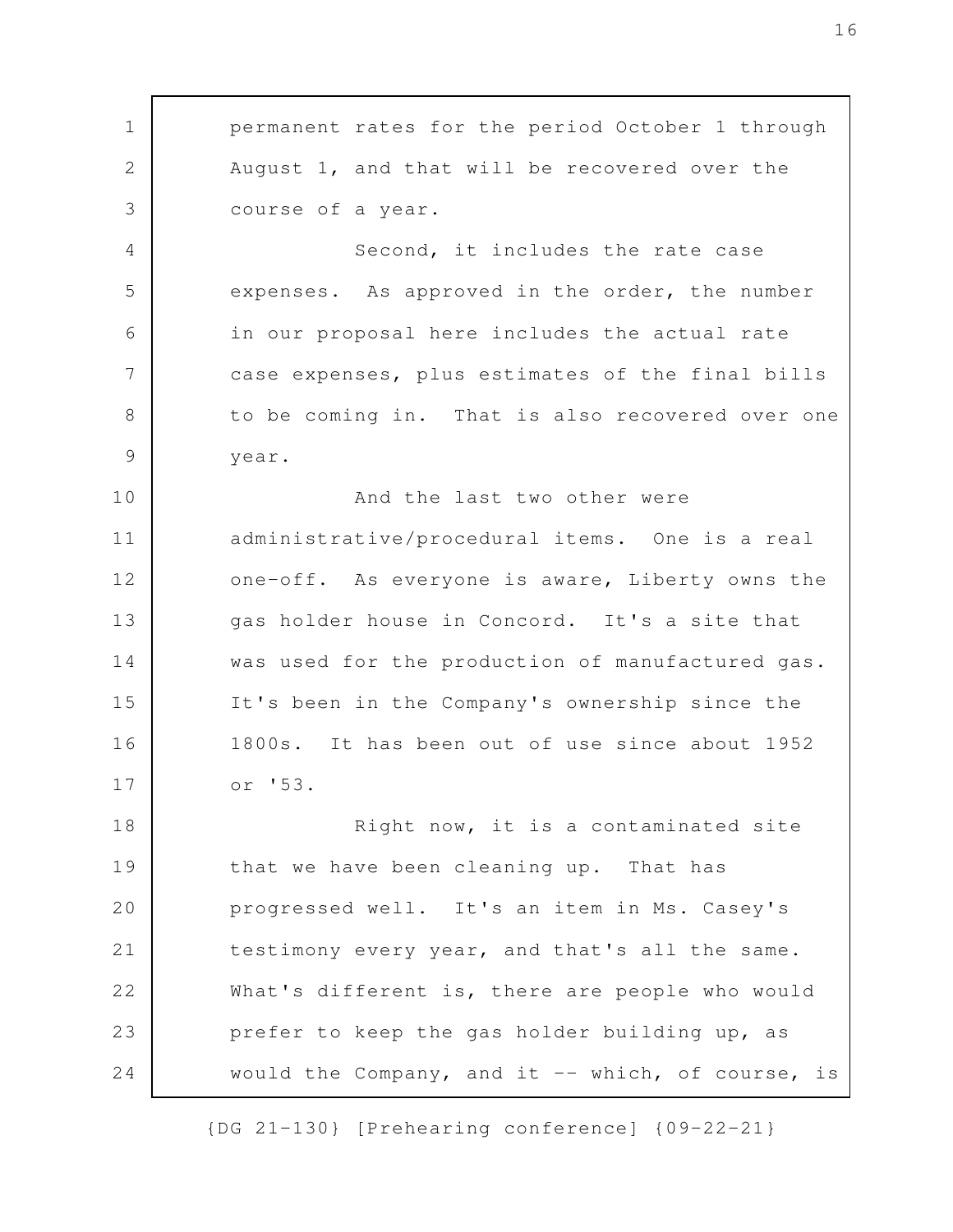a costly thing to do. And Liberty is not in the business of restoring historical properties. So, Liberty and the New Hampshire Preservation Alliance have reached an agreement to "Save the Gas Holder", as the signs say, at a cost -- at no extra cost to our customers. The concept is this. The holder house itself, the 88-foot diameter circle, serves as a cap over that portion of the land. The environmental remedy that we are going to install to the entire site is to cap the entire site. That is a membrane that will be two or three feet below the surface, and prevents groundwater from going all the way through the soils below. What's left in the site, the contamination that's left, is relatively stable globs of tar. And, as long as water isn't flowing through them, the approved DES remedy is to leave them there, and just put the cap above it to keep the groundwater from running through. So, right now, it's the gas holder that's serving as the cap for that circle. The gas holder is in tough condition. It's reached the point where we have decided it would need to 1 2 3 4 5 6 7 8 9 10 11 12 13 14 15 16 17 18 19 20 21 22 23 24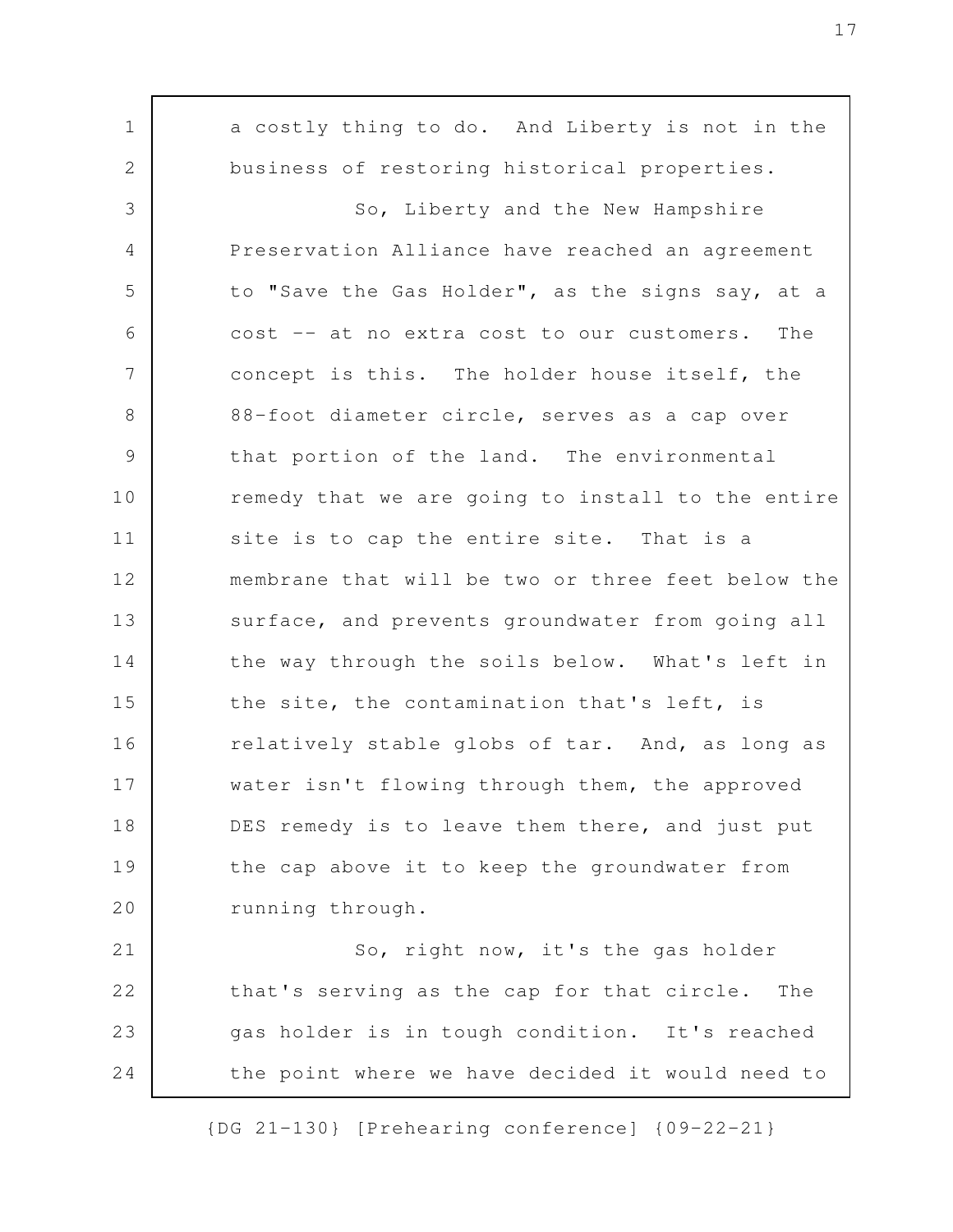be demolished in order to properly cap that site. Plus, it's becoming a safety issue to have this old building standing. What we would do absent this agreement is we would demolish the building, and then install a cap over that circle, as well as the rest of the site. The Preservation Alliance has approached us to say "what if you contributed the dollars you would have spent on demolition towards stabilization of the building, and the Preservation Alliance will contribute and carry the extra cost to do whatever, you know, fine-tune preservation they wish to do." And that's the agreement we reached, is that we will calculate the cost it would have been to demolish and remediate underneath the building, say, a thousand dollars, and contribute no more than that thousand dollars toward the stabilization of the facility. The Preservation Alliance has a large commitment to share half of those stabilization costs. And that's what we propose to do. This 1 2 3 4 5 6 7 8 9 10 11 12 13 14 15 16 17 18 19 20 21 22

have not started construction. And, hopefully,

23

24

is not before the Commission officially now. We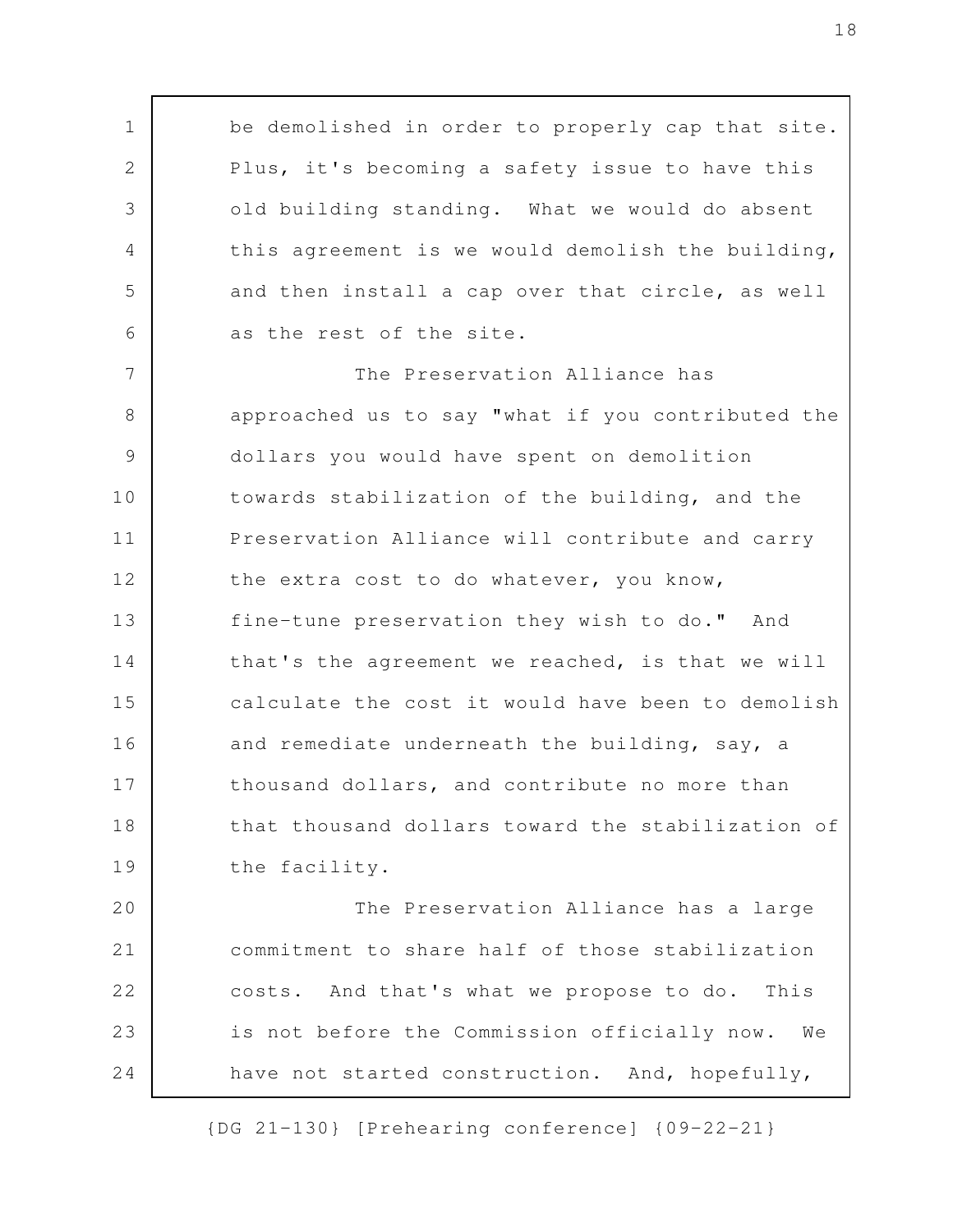it will be done in the next few months. And, so, there are no dollars that we have spent that we would seek recovery for, it would likely be in next fall's. I thought I would give the Commission a sort of heads up of what's happening, and you will probably read about it in the newspaper, too. And the last procedural item I had is the Granite Bridge costs. We proposed to recover those costs, if approved, in the LDAC. As we all know, we had the hearing in June. There's not an order yet. But, should the Commission decide to approve some or all of those costs, we realize this week that it's not clear how to implement the recovery. And, so, what we propose is the following: Assuming an order comes out before November 1, the order would say something like "We approve X dollars to be recovered for the Granite Bridge costs, to be recovered in the LDAC as the Company proposed." That would give us authority to include those dollars in the LDAC. What's missing is our tariff describing the LDAC does not include a bucket to hold such 1 2 3 4 5 6 7 8 9 10 11 12 13 14 15 16 17 18 19 20 21 22 23 24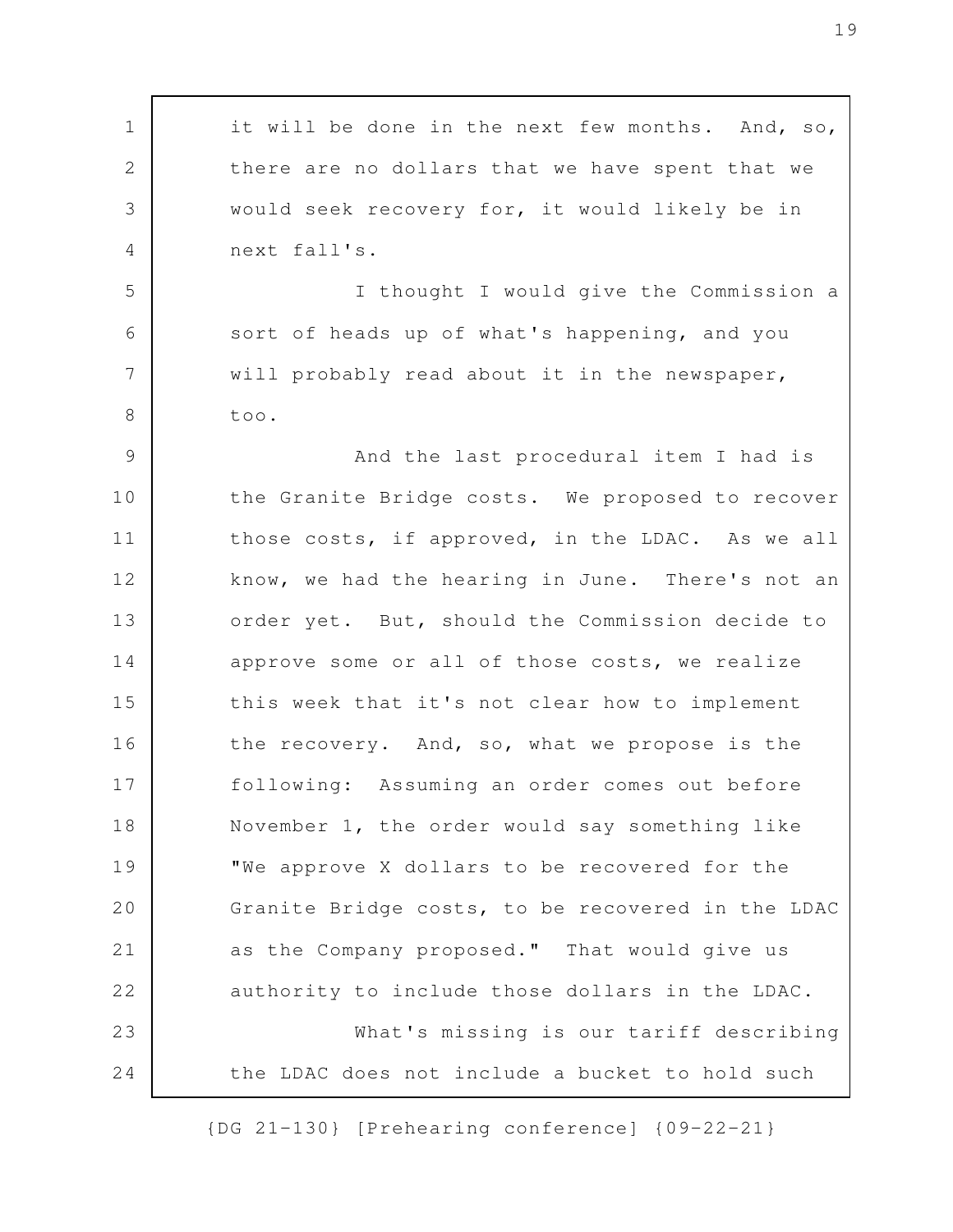costs. The tariff -- it specifies all the other elements of the LDAC, the environmental charges, the low income charges, etcetera. But it does not include a bucket in which we could put Granite Bridge costs. So, what we will do is file a proposed change to our tariff to add that bucket. And it's literally probably adding a few words to the existing tariff language. And we will do that shortly. I wanted to give you a preview for why you had received that filing. And, again, if the Commission were to approve some or all of those costs, it can also approve the tariff language change, so then we would have the bucket in which to put those costs. So, I apologize for the long diatribe here. But there are quite a few issues in this particular cost of gas. Thank you. CHAIRWOMAN MARTIN: Thank you, Mr. Sheehan. And please don't apologize. We appreciate all of the information you can give us at any time you're here. 1 2 3 4 5 6 7 8 9 10 11 12 13 14 15 16 17 18 19 20 21 22 23 24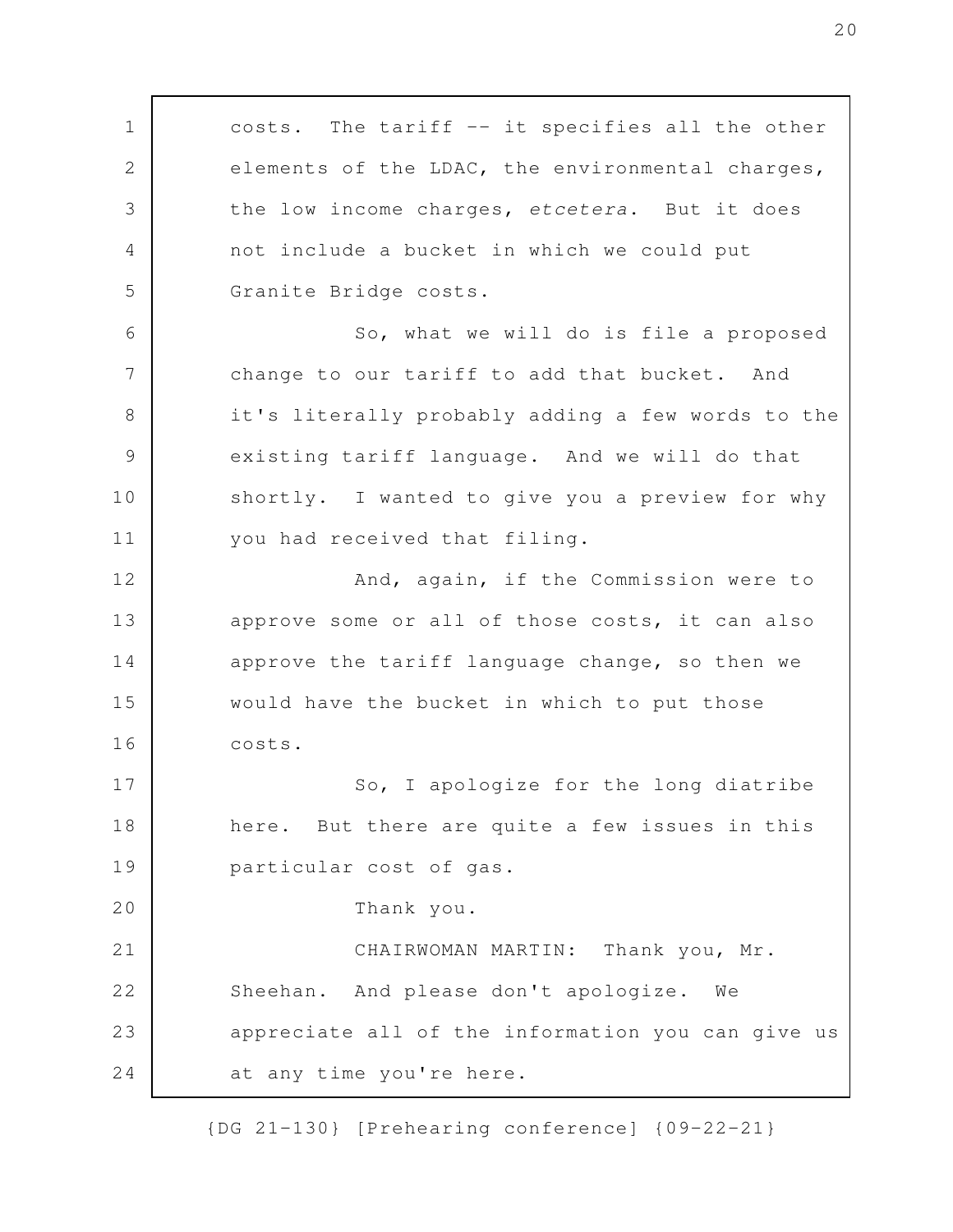Okay. Mr. Kreis. MR. KREIS: Thank you, Chairwoman Martin. Thanks to Mr. Sheehan for his thoughtful overview of what the Company is proposing. Obviously, when any utility proposes such a whopping, big increase to the parts of its rates that relate to fuels, that has to attract the Office of the Consumer Advocate into the process, so that we can assure ourselves that an increase of that magnitude is appropriate. And I have to say that the reasons that Mr. Sheehan gave for the increase, while unpleasant to listen to, do seem reasonable to me. And, so, for us, it's a matter of just scrutinizing the filing and making sure that the Company has done all the things that it's supposed to do in a proper and appropriate fashion, given the regrettable conditions that prevail in the world natural gas markets. Just taking some of the issues that Mr. Sheehan raised, there are three that jump off the page for me. I guess I'll mention them in reverse order. The Commission having not yet acted on 1 2 3 4 5 6 7 8 9 10 11 12 13 14 15 16 17 18 19 20 21 22 23 24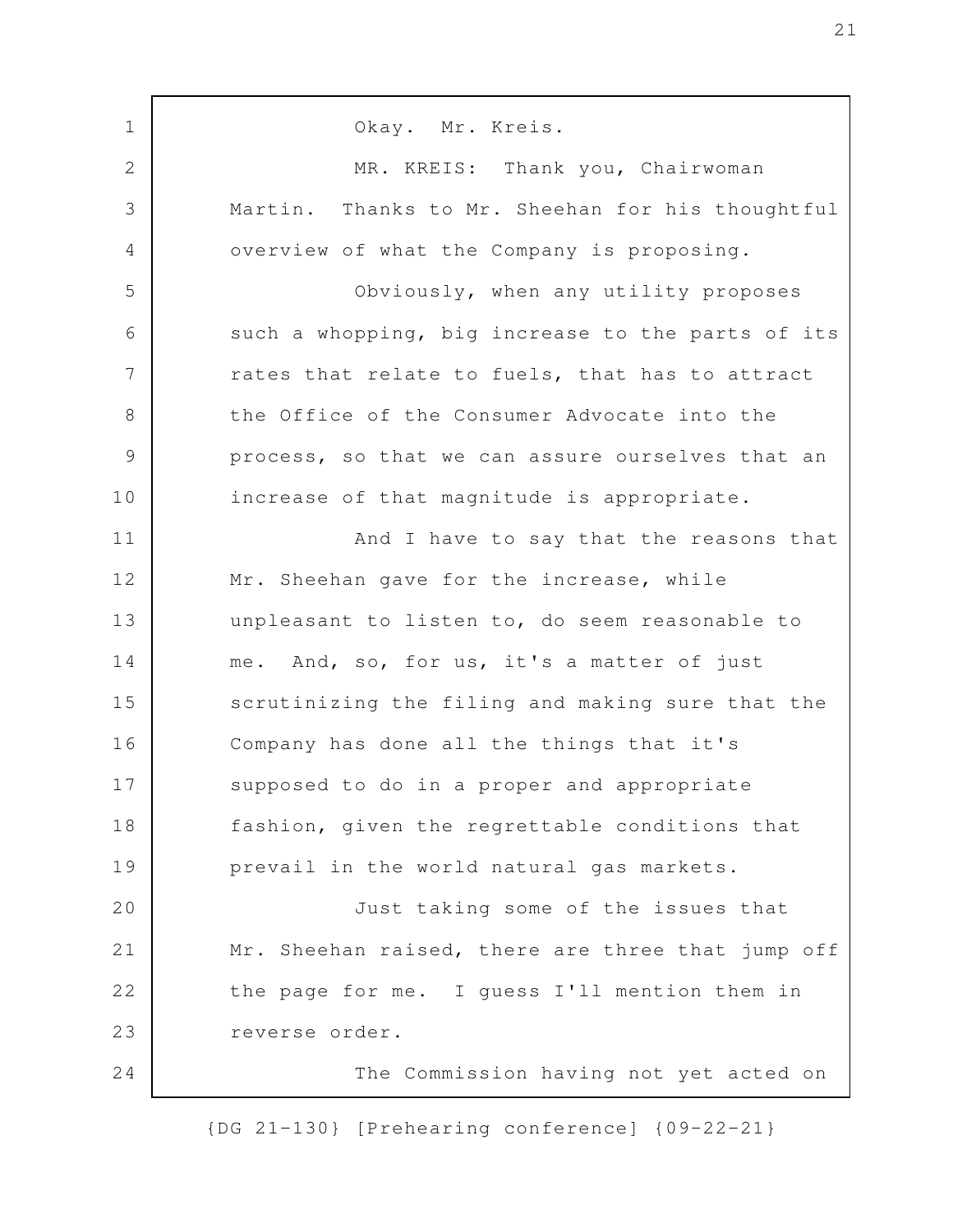the Company's request for recovery of Granite Bridge costs, I don't think it's appropriate for the Company to start filing tariffs with the Commission that assume that the Company is going to prevail on a subject that I don't think it is going to prevail about, particularly given the distinct possibility of appellate proceedings, in the event that the Company does prevail. So, really, that's premature.

1

2

3

4

5

6

7

8

9

Second, going to the questions around preservation of the gas holder here in Concord, I noticed, from the Company's prefiled testimony, that that plan had been vetted with what used to be the PUC Staff, and is now the Regulatory Support Division of the Department of Energy. We haven't had a chance to look at that whole plan. And I might have some concerns about it. 10 11 12 13 14 15 16 17

I worry that allowing the Company to enter into a partnership with the Preservation Alliance could expose customers in the future to additional costs having to do with remediation that they might not otherwise have to be responsible for. And I guess, from my perspective, it's simply not having had the 18 19 20 21 22 23 24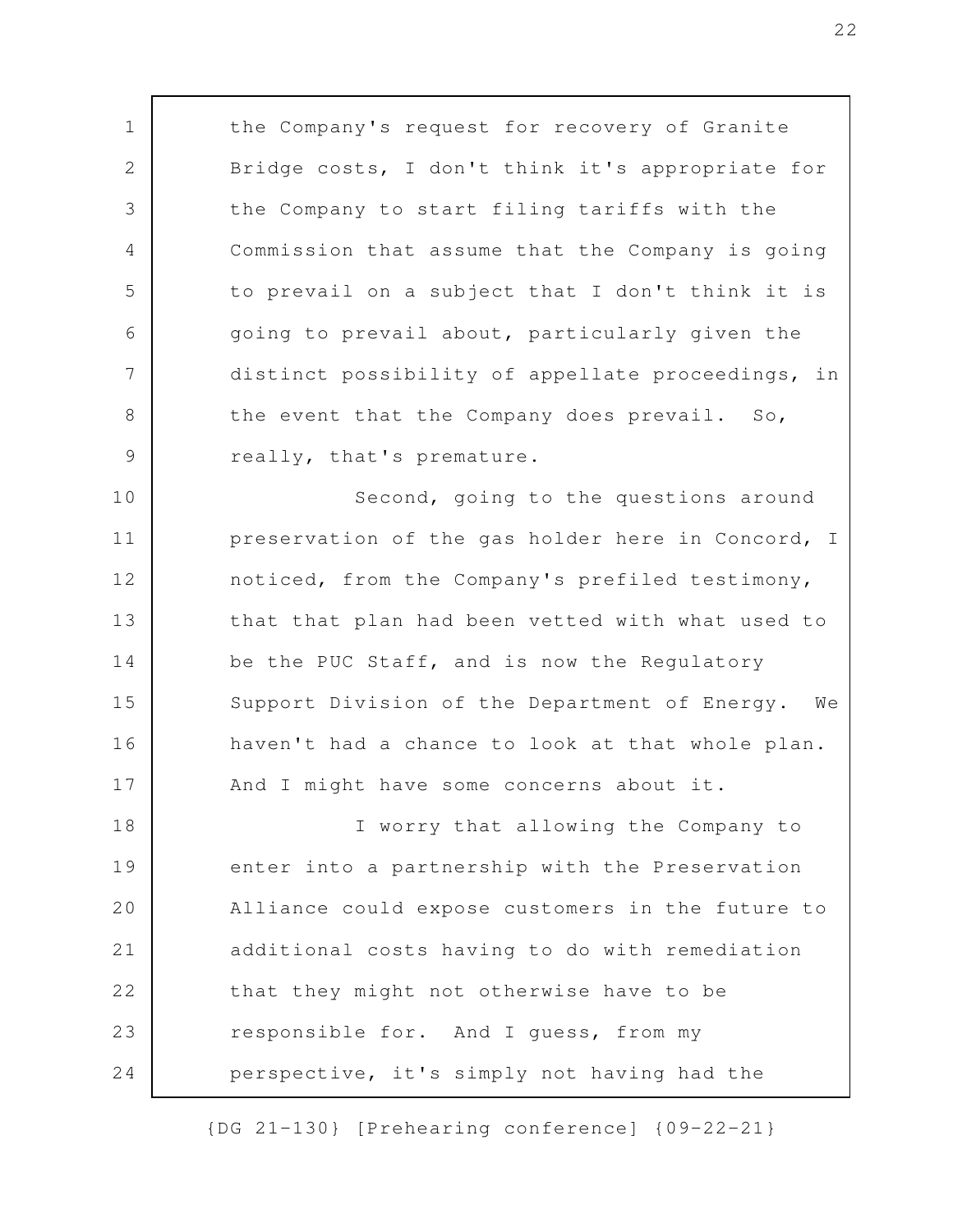opportunity that the DOE apparently has to vet that proposal, and make sure that it is not something that will leave customers worse off financially than they otherwise would be. I certainly don't have any objection to preserving the gas holder, if the preservation community is willing to step forward and cover the costs, and customers of the utility are held harmless. And then, finally, with respect to the request for recovery of \$4 million and change in costs that were improperly refunded to residential customers over the past two years, I know that, when we first implemented decoupling at Liberty Utilities for its gas customers, the question of retroactive ratemaking came up and was addressed and resolved. And I'm quite certain, and I believe the Commission agreed with us, that a decoupling mechanism does not give rise to concerns about retroactive ratemaking. But telling customers that "oops, our company collected \$4 million from you by mistake, and now you have to pay that back", that does look a lot like retroactive ratemaking to me. And, in order 1 2 3 4 5 6 7 8 9 10 11 12 13 14 15 16 17 18 19 20 21 22 23 24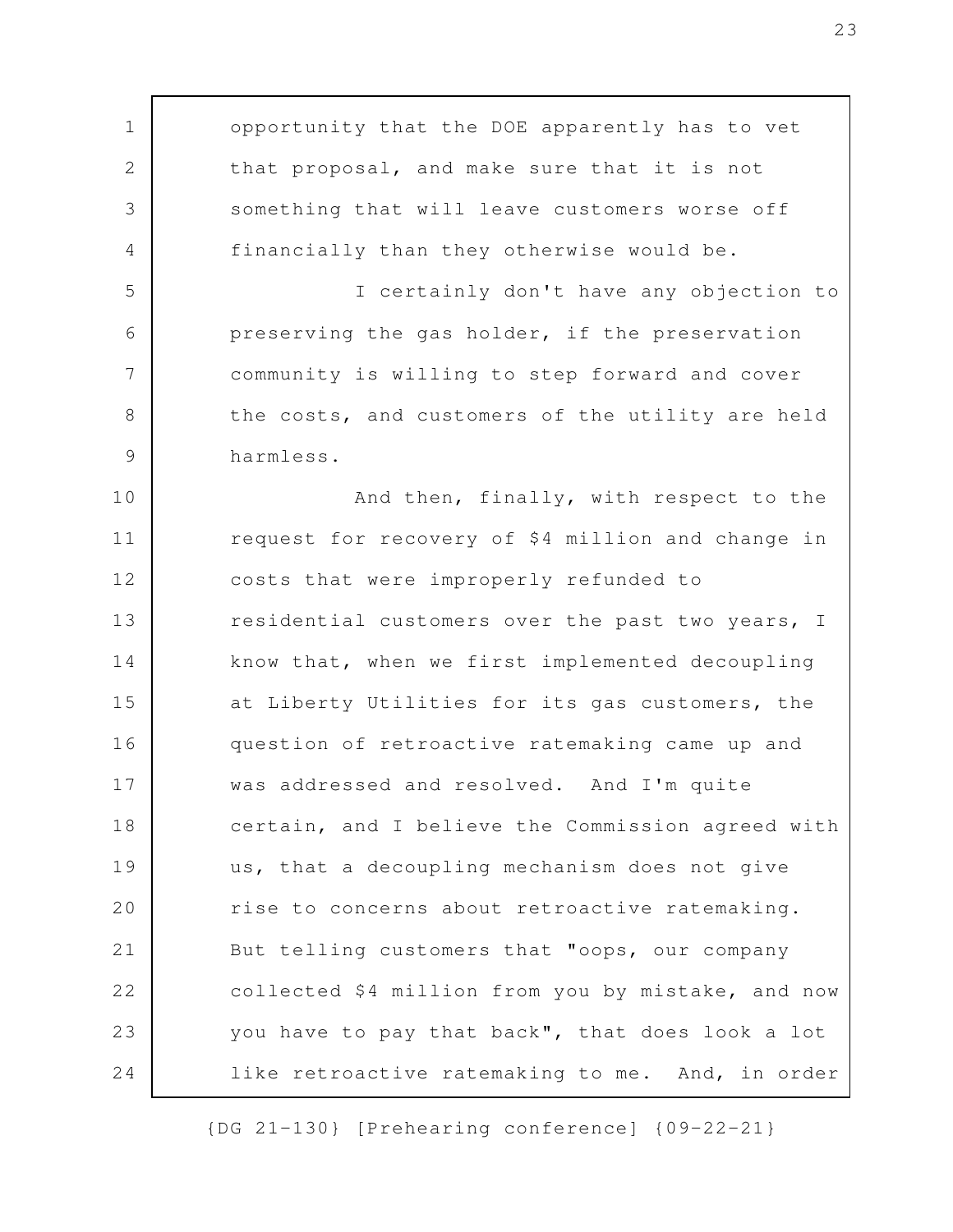for me to go along with a proposal like that, the OCA will need to be convinced that we are not being asked, and our constituency is not being asked, to be subject to a incident or an incidence of retroactive ratemaking. So, those are the concerns that I want to highlight at the outset. I look forward to working with the Company and with the DOE on resolving those concerns, and hopefully presenting to you some kind of agreement that suggests that you can readily approve the Company's cost of gas filing. CHAIRWOMAN MARTIN: Thank you, Mr. Kreis. Ms. Schwarzer. MS. SCHWARZER: Thank you, Madam Chairwoman. The Department of Energy does not have substantive positions on the issues raised this morning, with a few exceptions with regard to past events and procedural practice. Certainly, we look forward to participating in the process. As the OCA has noted, there are substantial costs. And we look forward to learning more about the details in the tech session to follow. 1 2 3 4 5 6 7 8 9 10 11 12 13 14 15 16 17 18 19 20 21 22 23 24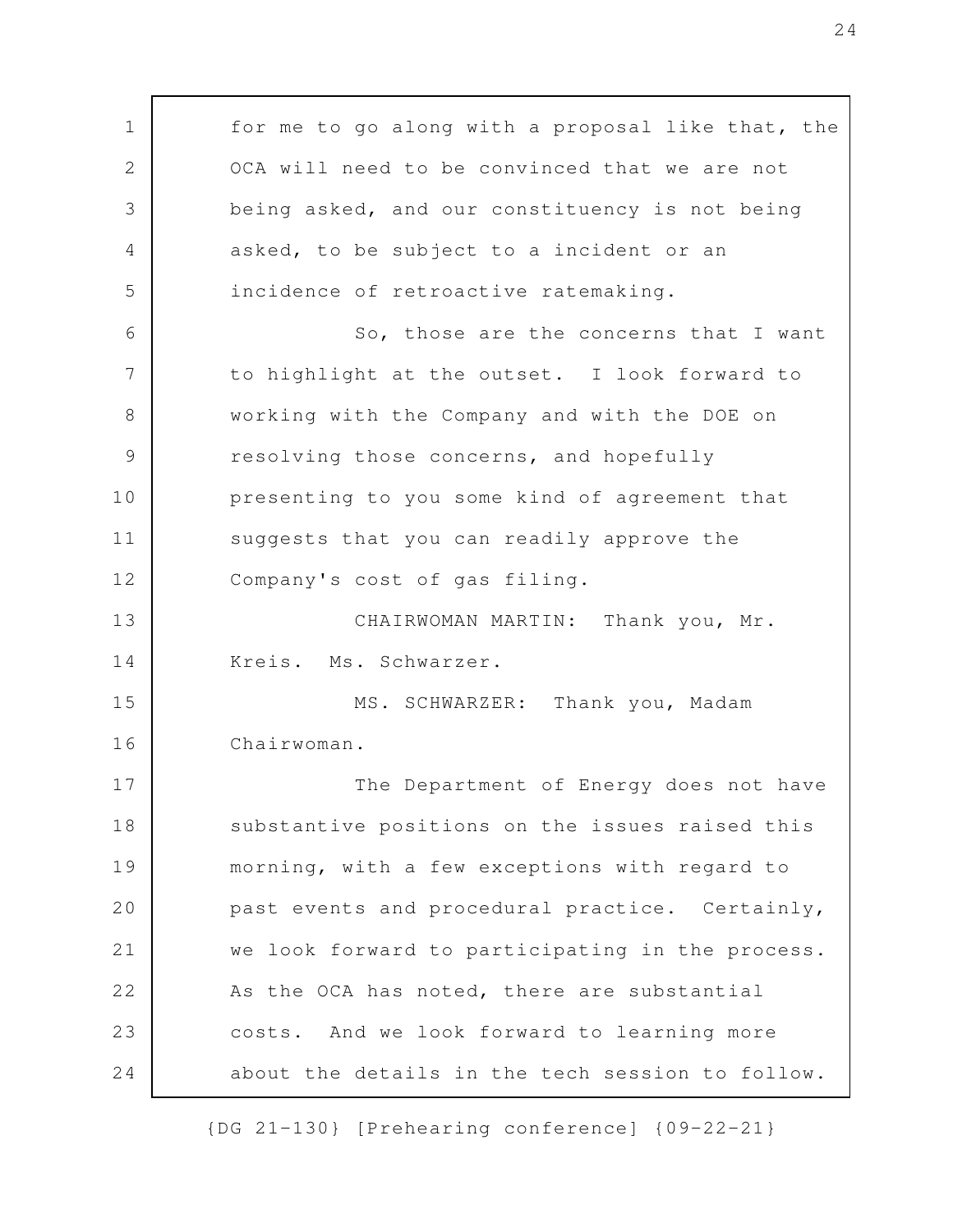I do want to comment on any representation that PUC Staff have vetted the gas holder project. There was an informal meeting, with Steve Frink and Amanda Noonan and myself and the Company, in which we were asked informally to listen to the proposal, and perhaps ask questions or raise informally individual concerns. It was made clear at that meeting that there was no formal opinion, and certainly no power by any individual PUC Staff member to make an opinion on behalf of the Staff or the PUC. Interested in that project, it's very -- it certainly will be given attention in what follows. I did want to raise a question about the schedule, and perhaps that's going to be addressed going forward. There's, obviously, been a change with the PUC and the Division of Energy. As in the past, the hearing has been held very close to the November 1st implementation date. Although, assignment of responsibilities have changed, it's not clear to me, and I apologize if it should be, what role record requests might play in this docket. And, if it's advantageous to move the hearing 1 2 3 4 5 6 7 8 9 10 11 12 13 14 15 16 17 18 19 20 21 22 23 24

{DG 21-130} [Prehearing conference] {09-22-21}

25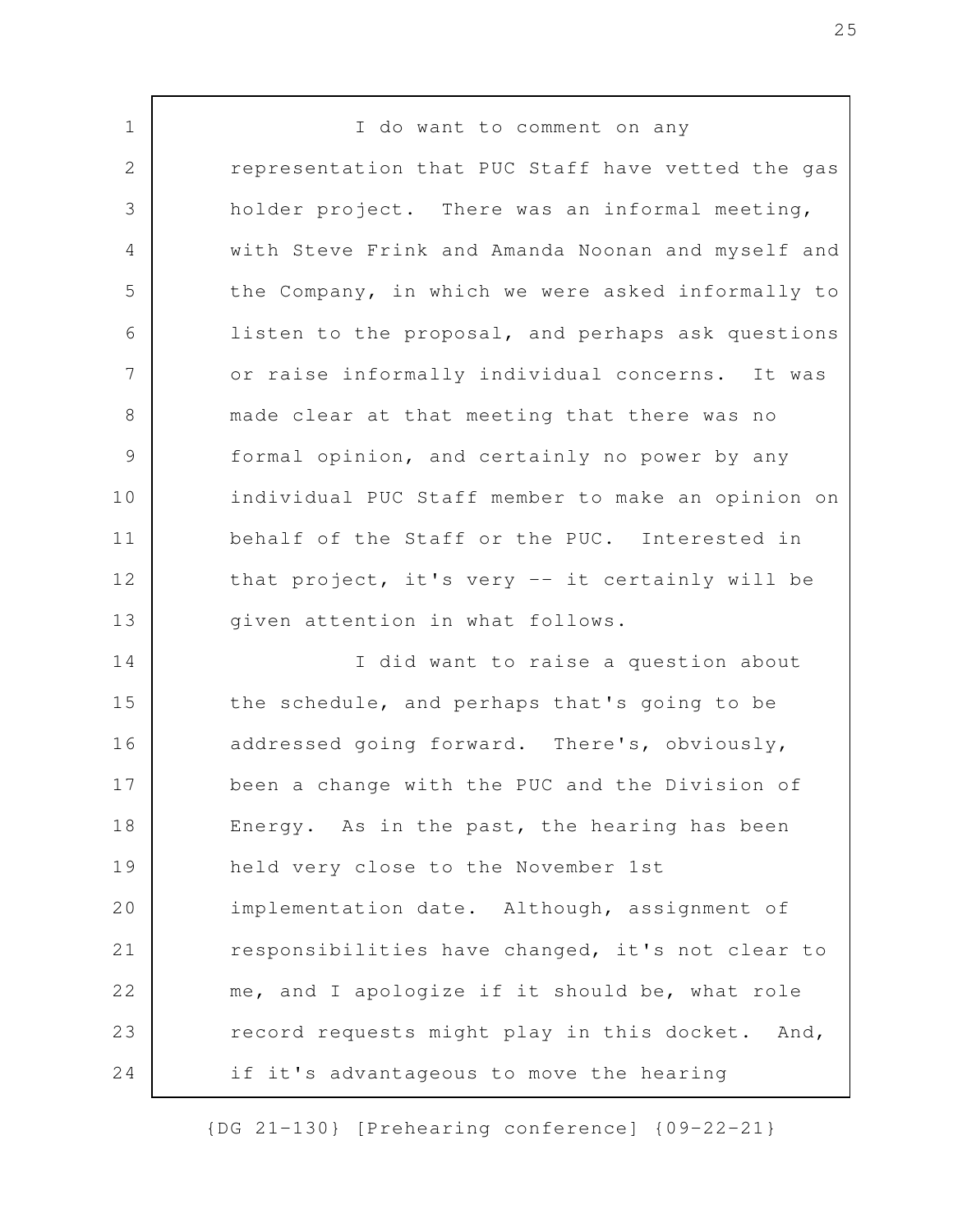substantially forward, perhaps we're going to discuss that today. With that inquiry and those comments, I look forward to working with Liberty and with the Office of Consumer Advocate in my role as an attorney for the Department of Energy. Thank you. CHAIRWOMAN MARTIN: Thank you, Ms. Schwarzer. I do believe we have scheduled this for a hearing on Monday, October 25th. And I'm certainly happy to discuss scheduling, although there is a very limited amount of open time between now and then. So, I believe we have filled it up in the way that we can make it work. And we have two more of these we also have to put in. So, I think you raise a good issue, because that hearing is, obviously, only days before when an order would need to come out. On balance, we wanted to make sure that the parties have time to do the work that they need to do before the hearing is actually held. And, so, that is primarily the reason for that date. I do believe that the Commission, to 1 2 3 4 5 6 7 8 9 10 11 12 13 14 15 16 17 18 19 20 21 22 23 24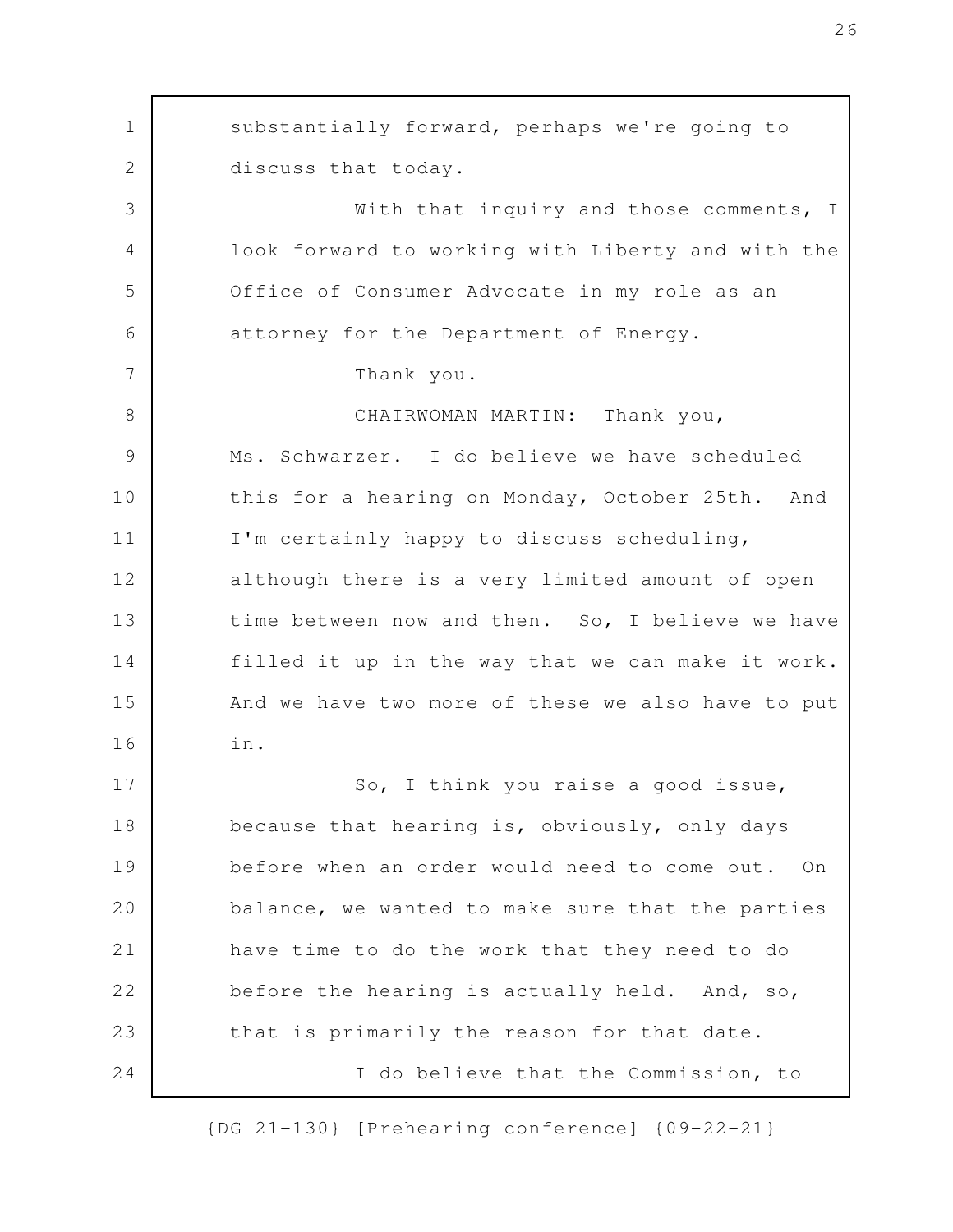the extent it needs information, could issue record requests in advance, in order to account for the issue that you are raising. MS. SCHWARZER: I have no opinion. I just wanted to raise that issue for the parties as a group. Thank you, Madam Chairwoman. CHAIRWOMAN MARTIN: Okay. And, Commissioner Goldner, do you have questions on anything you've heard? COMMISSIONER GOLDNER: I have no questions. I would like to thank Mr. Sheehan for an excellent history and perspective. So, thank you very much, Mr. Sheehan. No questions. CHAIRWOMAN MARTIN: I do have a couple -- MR. SHEEHAN: You're welcome -- I'm sorry. You're welcome. But I noticed I was saying "over-collection" about the summer cost of gas, I meant "under-collection". We would not collect enough money from customers over the summer, and therefore would have to add that to the next year's. So, pardon that. COMMISSIONER GOLDNER: Thank you. 1 2 3 4 5 6 7 8 9 10 11 12 13 14 15 16 17 18 19 20 21 22 23 24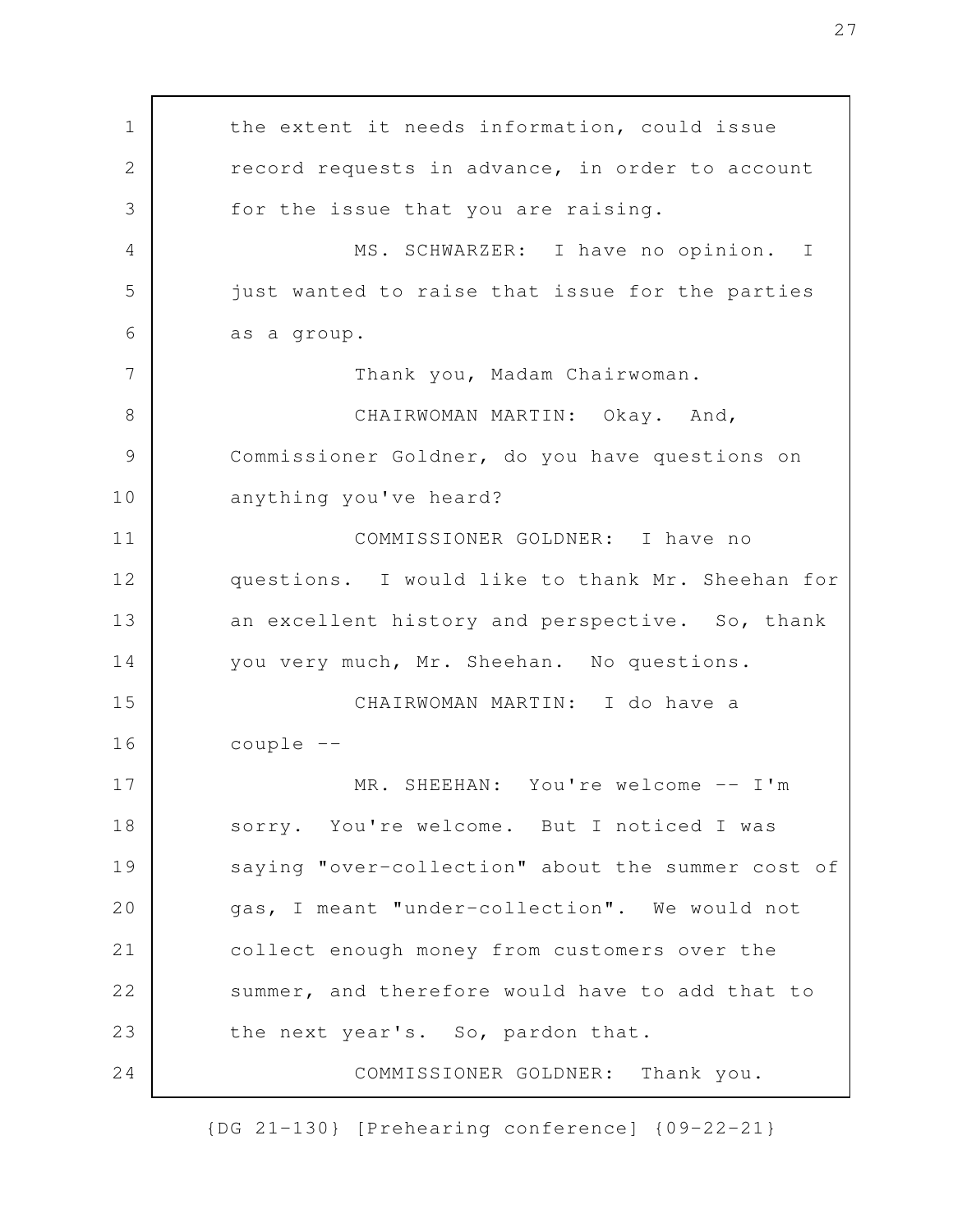CHAIRWOMAN MARTIN: Thank you. I had a question, and some of this, obviously, predates both of the Commissioners that you currently have, related to the cost of gas, and why it is consolidated? I understand it was for efficiency. I'd love to hear from the parties, since one of the proposals on the table is to increase that cap, whether or not this single cost of gas makes sense, in light of the issues that are being raised here? Because it seems to me that the suggestion is that predicting the costs that far in advance is leading to the problem. And, so, you could ameliorate that by going back to two cost of gas proceedings. MR. SHEEHAN: Right. I can speak to that first. The feeling with the summer cost of gas proceedings we used to have was, these are straightforward, simple, no issue, low cost, I don't want to say "rubber-stamp" hearings, but they had that feel to them. Because summer gases are typically low, there wasn't volatility. It's 1 2 3 4 5 6 7 8 9 10 11 12 13 14 15 16 17 18 19 20 21 22 23 24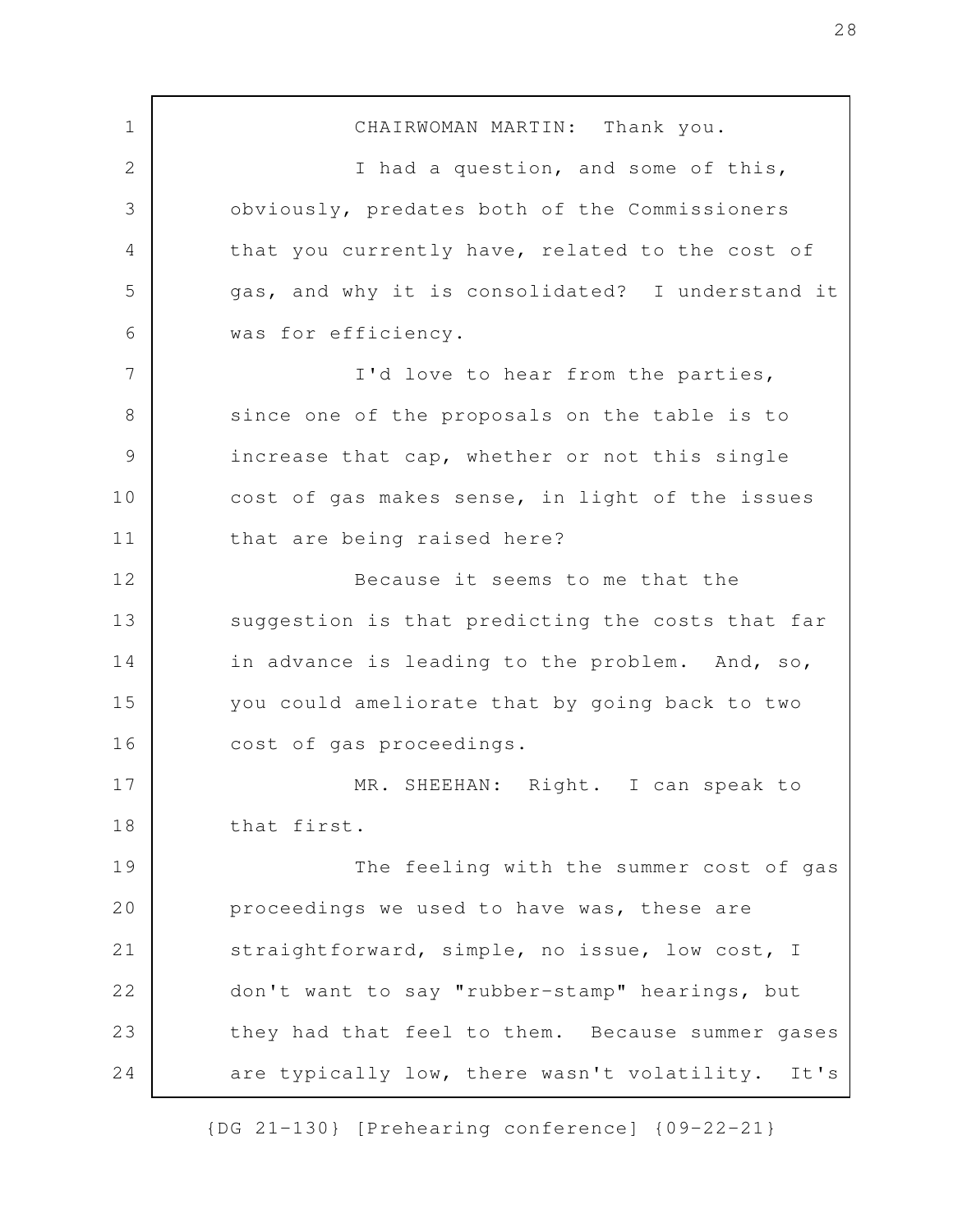| $\mathbf 1$  | a time when, you know, the capacity of those        |
|--------------|-----------------------------------------------------|
| $\mathbf{2}$ | pipelines are at 10 percent.                        |
| 3            | So, it became a -- again, not a waste               |
| 4            | of time, but an unnecessary expenditure of          |
| 5            | hearing time and discovery time, and that's why     |
| 6            | it was consolidated. I believe Northern has         |
| 7            | consolidated the cost of gas as well. So, it was    |
| 8            | that kind of thinking that combined them.           |
| 9            | The issue we raise now, it does ask $-$ -           |
| 10           | suggest asking the question you just asked, "Do     |
| 11           | we go back to the two hearings?" And our thought    |
| 12           | is, with the change we are requesting did not --    |
| 13           | the problem we're trying to solve isn't bad         |
| 14           | enough to warrant going back to two proceedings.    |
| 15           | The cap is now 25 percent. Going to                 |
| 16           | 40, it seems like a big number. But, again,         |
| 17           | summer cost of gas are so low, it would not be as   |
| 18           | noticeable as it seems. Again, if we got \$3.00     |
| 19           | or \$4.00 gas, it's simply allowing the Company to  |
| 20           | bump that up to \$4.00 or \$5.00 over the course of |
| 21           | the summer to avoid that under-collection. And,     |
| 22           | as you know, we file those every month with the     |
| 23           | Commission, notifying you of whether we're going    |
| 24           | to change the price each month or not.              |

{DG 21-130} [Prehearing conference] {09-22-21}

29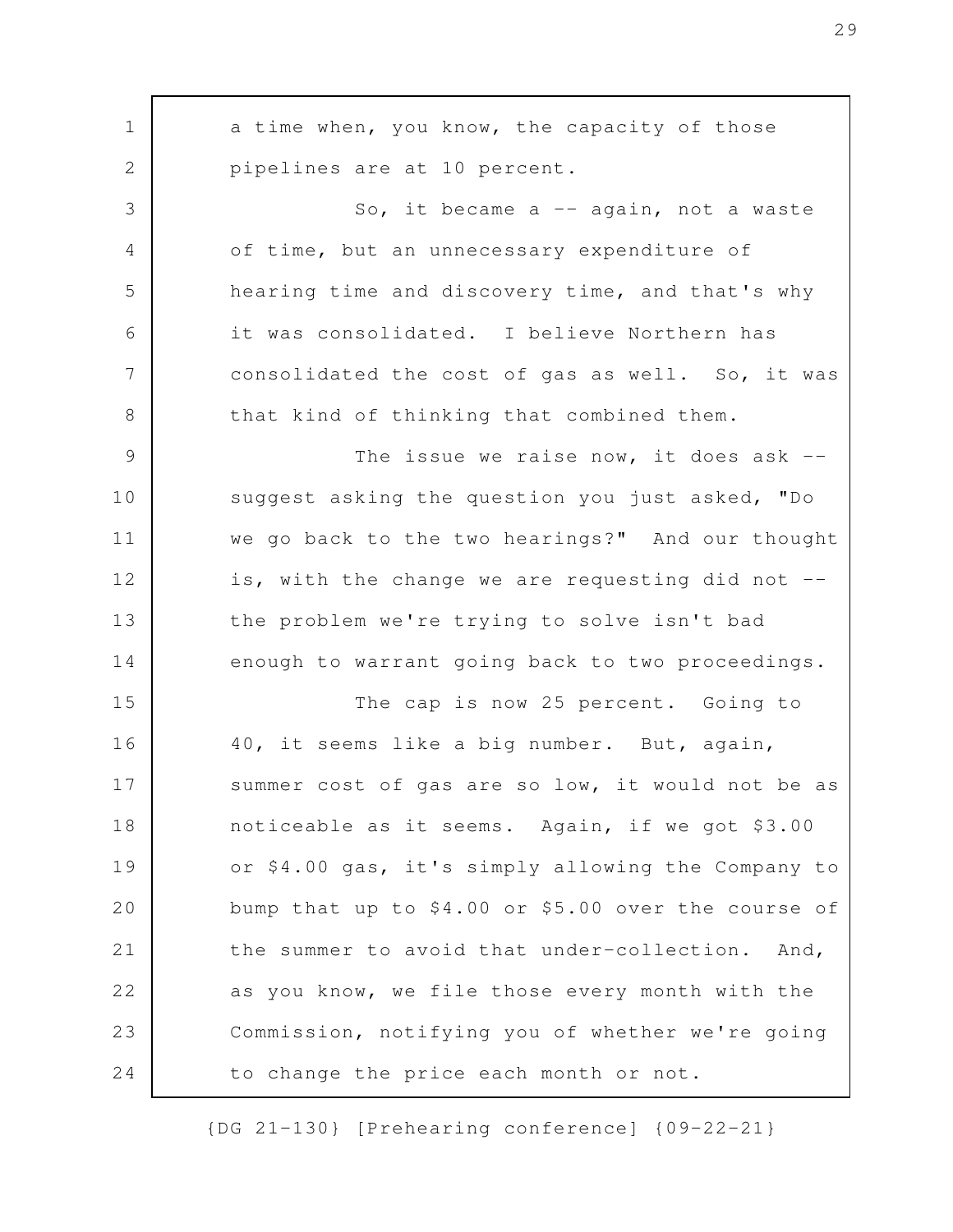All other parts of the proceeding are fine; the process of getting the gas, the forecast, etcetera. So, it does seem to us to be a relatively modest change to the existing process, and we do not have to go back to the two hearings we used to have. CHAIRWOMAN MARTIN: Okay. Thank you, Mr. Sheehan. Does anyone else want to be heard on that? MR. KREIS: I would just say, I think I'm inclined to agree with Mr. Sheehan with respect to the desirability of returning to two cost of gas proceedings annually. I do want to think about it, though, because I haven't up until Chairwoman Martin just raised it. But it sounded to me like the logic that Mr. Sheehan just laid out is pretty sound. CHAIRWOMAN MARTIN: Ms. Schwarzer. MS. SCHWARZER: Thank you, Madam Chairwoman. I look forward to discussing this further. However, I believe, as originally conceived, the cost of gas mechanism anticipated 1 2 3 4 5 6 7 8 9 10 11 12 13 14 15 16 17 18 19 20 21 22 23 24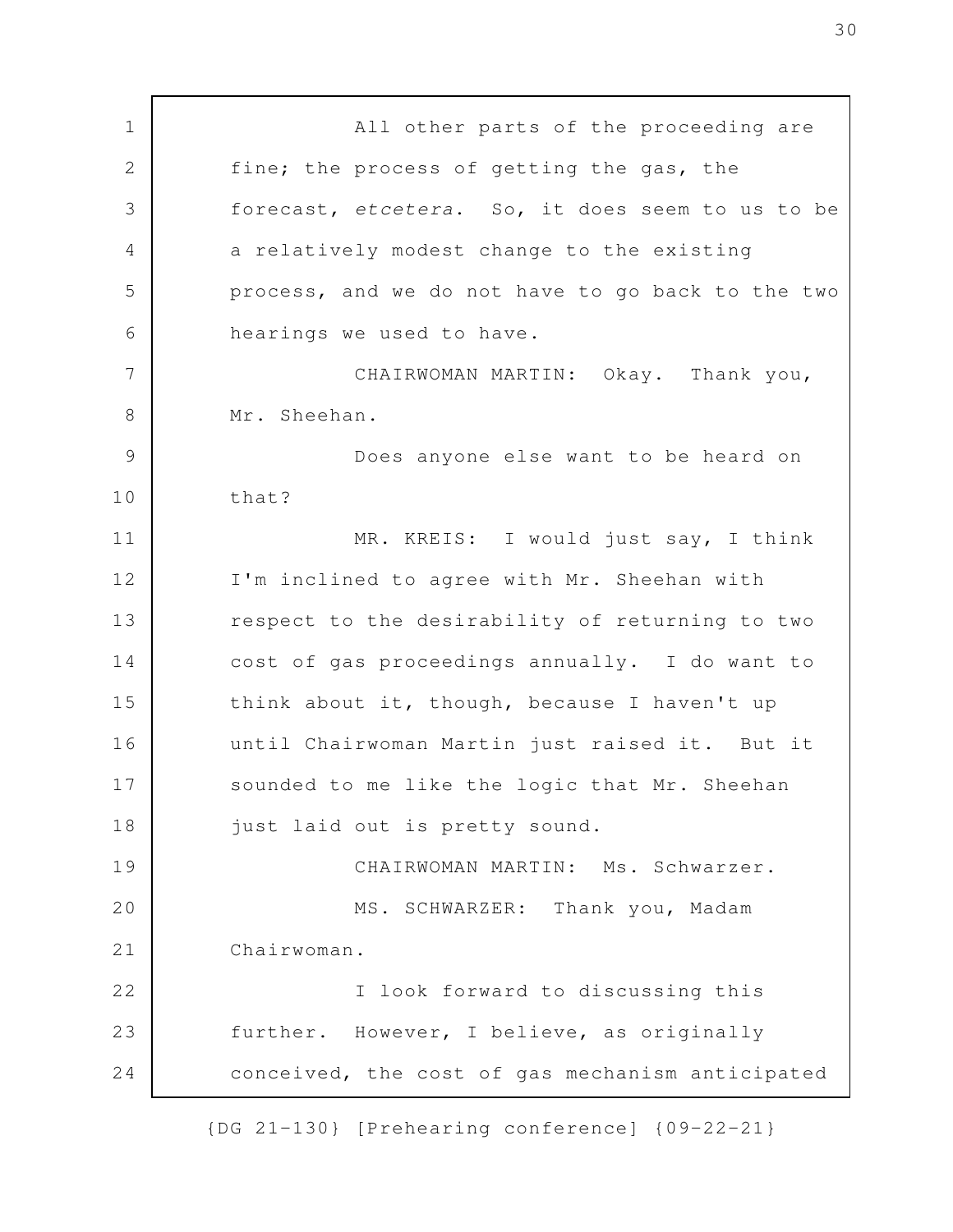that there might be infrequent, sporadic reasons for a request to exceed the cap. And that, in those instances, it was preferable to have a hearing to address what might be larger systemic changes perhaps, or to gain clarification about the reason for the scope of the increase, both whether it was appropriate, and whether it had other consequences.

1

2

3

4

5

6

7

8

And, so, while, certainly, I am not a fan of increasing the number of expedited cost of gas hearings, I believe, in this particular year, as Liberty has said, the cap had been reached as of perhaps the last month of the winter period, which would have been April. And, in that instance, I think that, given resources and time, the Company could have asked for an increase in the cap in May, there could have been a hearing, an expedited hearing perhaps in June, and then costs, if found merited, would have been increased over the period of July, August, September, and October, which would have been four months. Whether that is something the 9 10 11 12 13 14 15 16 17 18 19 20 21 22 23

Department, the parties here and the Commission 24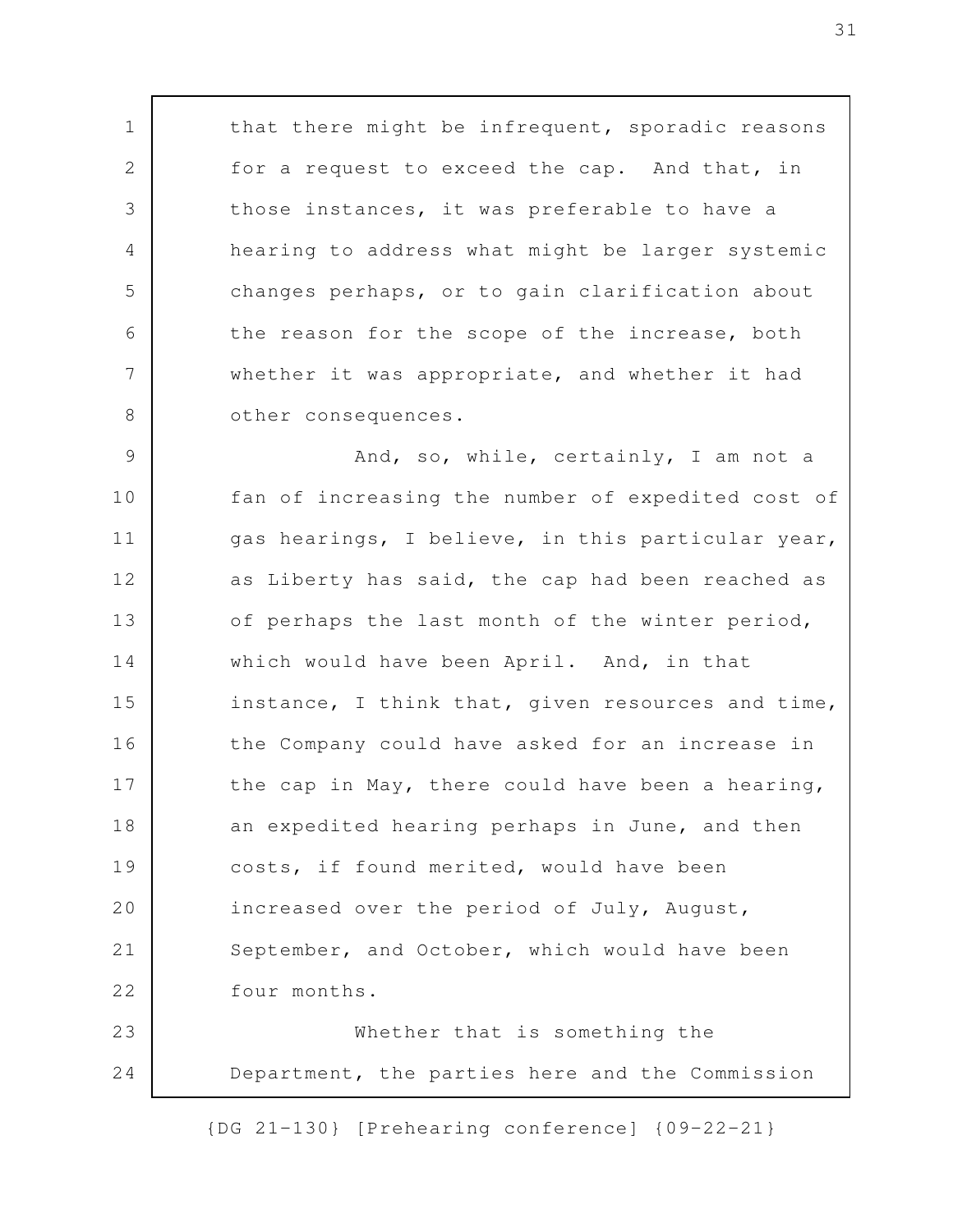want to change, certainly, obviously something we'll discuss. But it seems to me more not something the cost of gas mechanism failed to anticipate, but something that is already structured to resolve in a particular way, and perhaps it is appropriate to change it, which we'll discuss clearly in this proceeding. CHAIRWOMAN MARTIN: Okay. Thank you. That was my other thought, was was it ever contemplated that, before such a large under recovery would be incurred, that there would be a hearing related to the cap? MS. SCHWARZER: Madam Chairwoman, I think that's the structure of the existing cost of gas hearing, and why the cap is not an absolute. And it's described in cost of gas orders as something the Company may return and seek to exceed at hearing. CHAIRWOMAN MARTIN: Okay. Thank you. So, Mr. Sheehan, in response to that, do you have an explanation for why that didn't happen here? Or, do you disagree with that characterization of the process? MR. SHEEHAN: No. I think that tool 1 2 3 4 5 6 7 8 9 10 11 12 13 14 15 16 17 18 19 20 21 22 23 24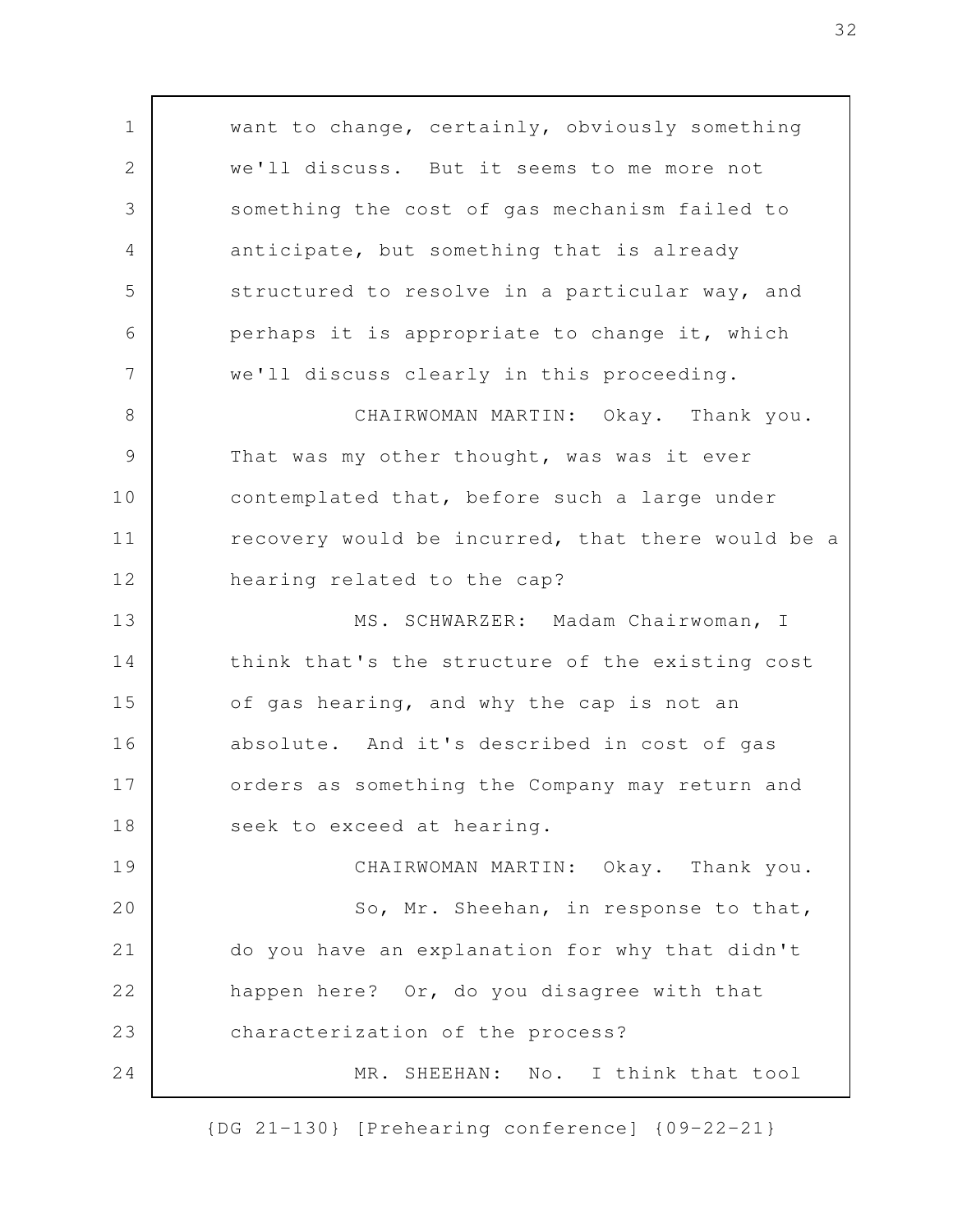was available to us to come back for a hearing to exceed the cap. It's just it's a tool that doesn't solve the problem simply because of the timelines involved. We get data at some point into a month, and it just -- it's such a short season, by the time it's clear that the price is high and not coming down, we're already halfway through the month -- through the summer, and by the time we get it processed, the process would affect the last month. And then, you know, and then that, being able to go up to forty percent for that last month, would not really solve the problem. So, you know, I think the -- well, that's where we are. And there are -- I'm sure that this group can come up with -- think of other solutions other than raising it to 40 percent. So, now, that we haven't proposed or thought through as much, and we're happy to listen to those, maybe there is another way to skin the cat, as they say. CHAIRWOMAN MARTIN: Okay. Thank you. Question for Mr. Sheehan on the -- you 1 2 3 4 5 6 7 8 9 10 11 12 13 14 15 16 17 18 19 20 21 22 23

{DG 21-130} [Prehearing conference] {09-22-21}

24

described sort of the resolution of a problem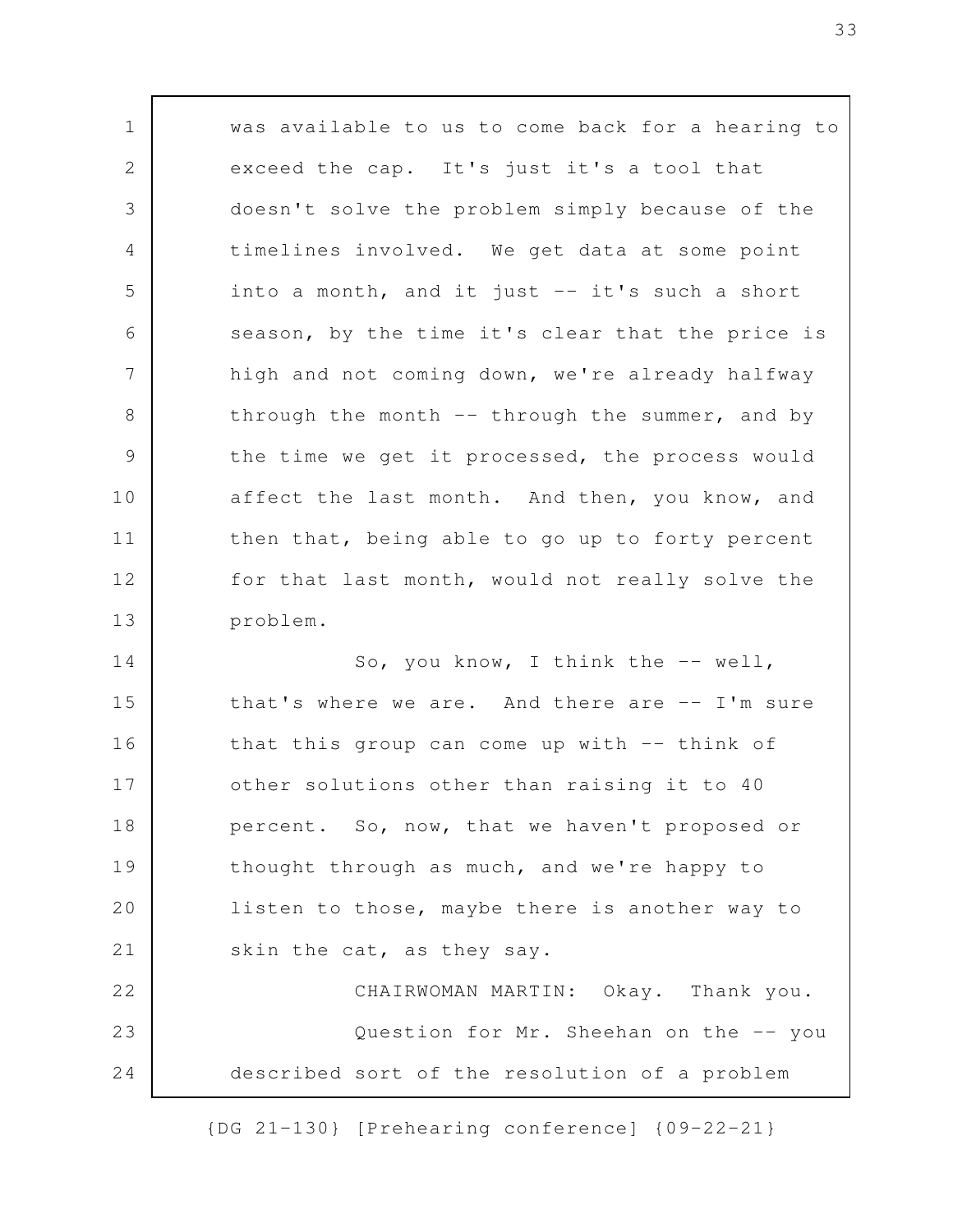related to decoupling. And I'm wondering why this issue is being addressed now and in this proceeding? If it was discovered in a different proceeding, why was it not addressed there? MR. SHEEHAN: It was addressed in the rate case. And the fix was implemented in the rate case, and that fix being how we look at the two customer classes for the reconciliation. The fix is in place now, and it's fine going forward. And, so, we did raise it prior to last year's cost of gas, or it was part of last year's cost of gas. And, at the time, the parties recommended not addressing it then, and addressing it in what was then an ongoing rate case. So, it was raised earlier, and it was put over to that other docket. So, now, we are applying the resolution of that other docket here. And, to Mr. Kreis's comment about "retroactive ratemaking", we are not changing rates. We are simply correctly applying the rates under decoupling that was approved. And, I'm sure, if this discrepancy went 1 2 3 4 5 6 7 8 9 10 11 12 13 14 15 16 17 18 19 20 21 22 23 24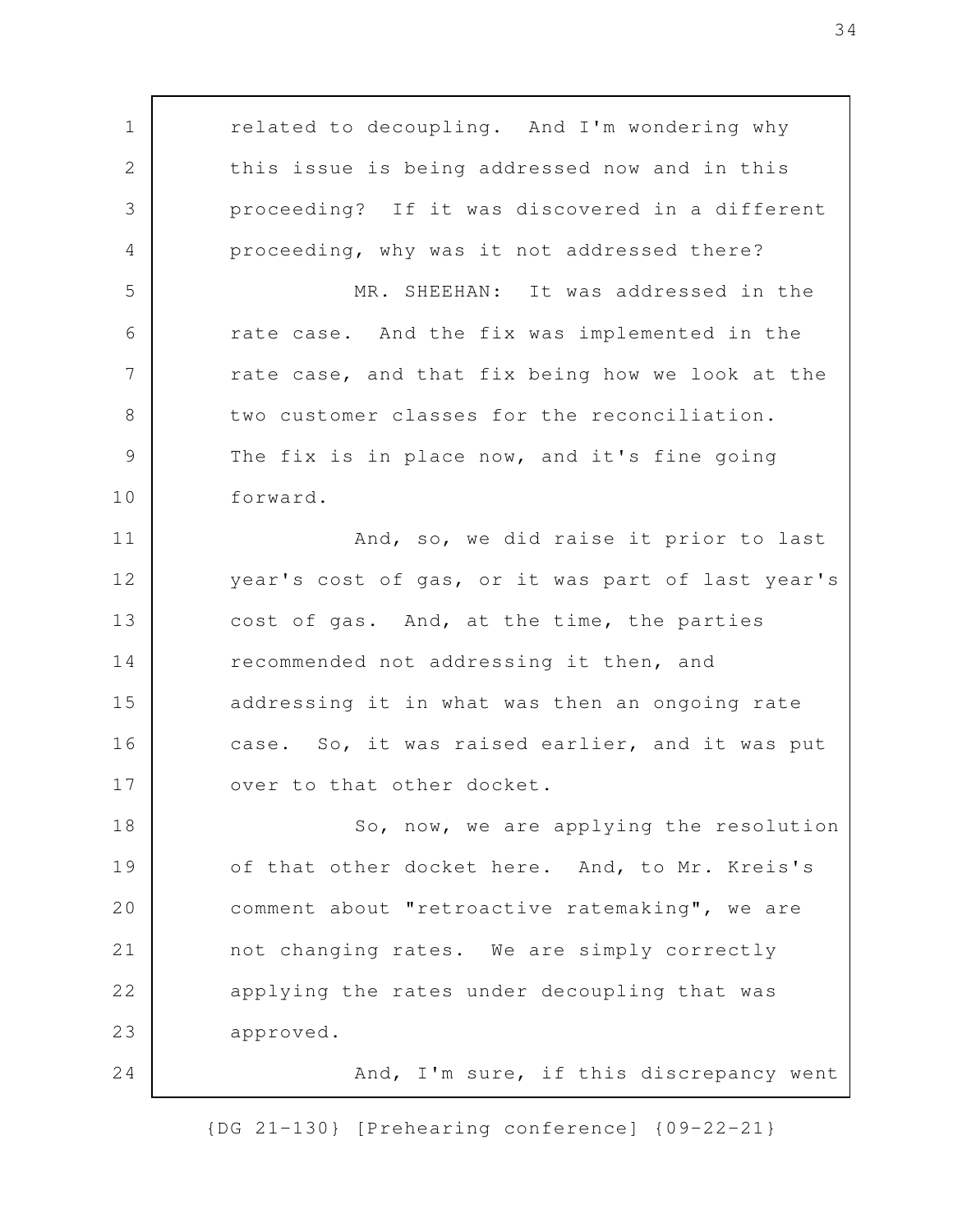the other way, and we did not  $-$  we over-collected from customers, and had not given it back, that Mr. Kreis would say "You've got to give the money back, because the mechanism was not applied correctly." So, it's not retroactive ratemaking, it's correcting a discrepancy that was discovered after it was implemented. So, I'm not sure if I got lost in your question by that answer. CHAIRWOMAN MARTIN: Well, I understood from your earlier presentation that the problem was resolved in the rate case, the larger problem. And it sounds like this \$4 million resulted from that larger problem that you fixed going forward. What I'm trying to get is why was that not -- that \$4 million not addressed at the time? MR. SHEEHAN: "At the time of resolving the rate case", I assume you're asking. I don't know. I mean, as you know, there are 14, sometimes seems like 14,000 things being resolved in a rate case, and this wasn't one of them. I can't recall if it was discussed or not, or explicitly put off again to the cost of gas back 1 2 3 4 5 6 7 8 9 10 11 12 13 14 15 16 17 18 19 20 21 22 23 24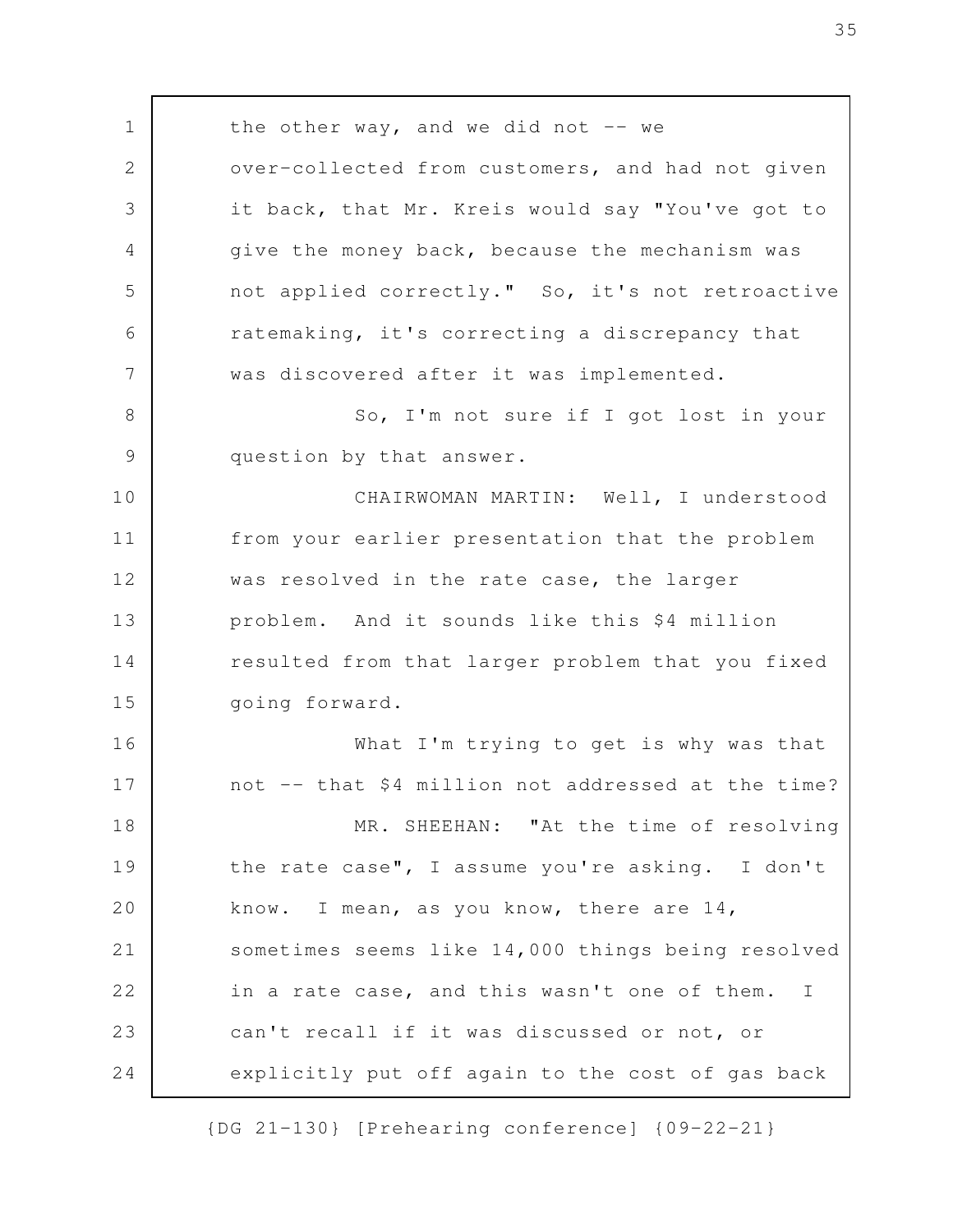from the rate case. But it certainly could have been a line item in the Settlement, it just wasn't. And it is a -- the decoupling reconciliation is a piece of the LDAC, it is the appropriate place to make those -- to make the dollar mixes, and that's why we included it here. CHAIRWOMAN MARTIN: Does anyone else want to respond on that? MR. KREIS: Madam Chairwoman, I would like to think about that. Obviously, my -- well, on the question of refunds versus retroactive ratemaking, I mean, yes, I have to admit that, if I knew that any utility had over-collected \$4 million from its customers, I would be here asking for at least the share of that that belongs to residential customers. But that doesn't necessarily -- the principle isn't as symmetrical as Mr. Sheehan made it out to be. Just because utilities, I mean, because the utilities are in control of all of this stuff, their rates, their books and records. And it's incumbent upon them to operate the Company in a manner that is correct. And it's their job, not 1 2 3 4 5 6 7 8 9 10 11 12 13 14 15 16 17 18 19 20 21 22 23 24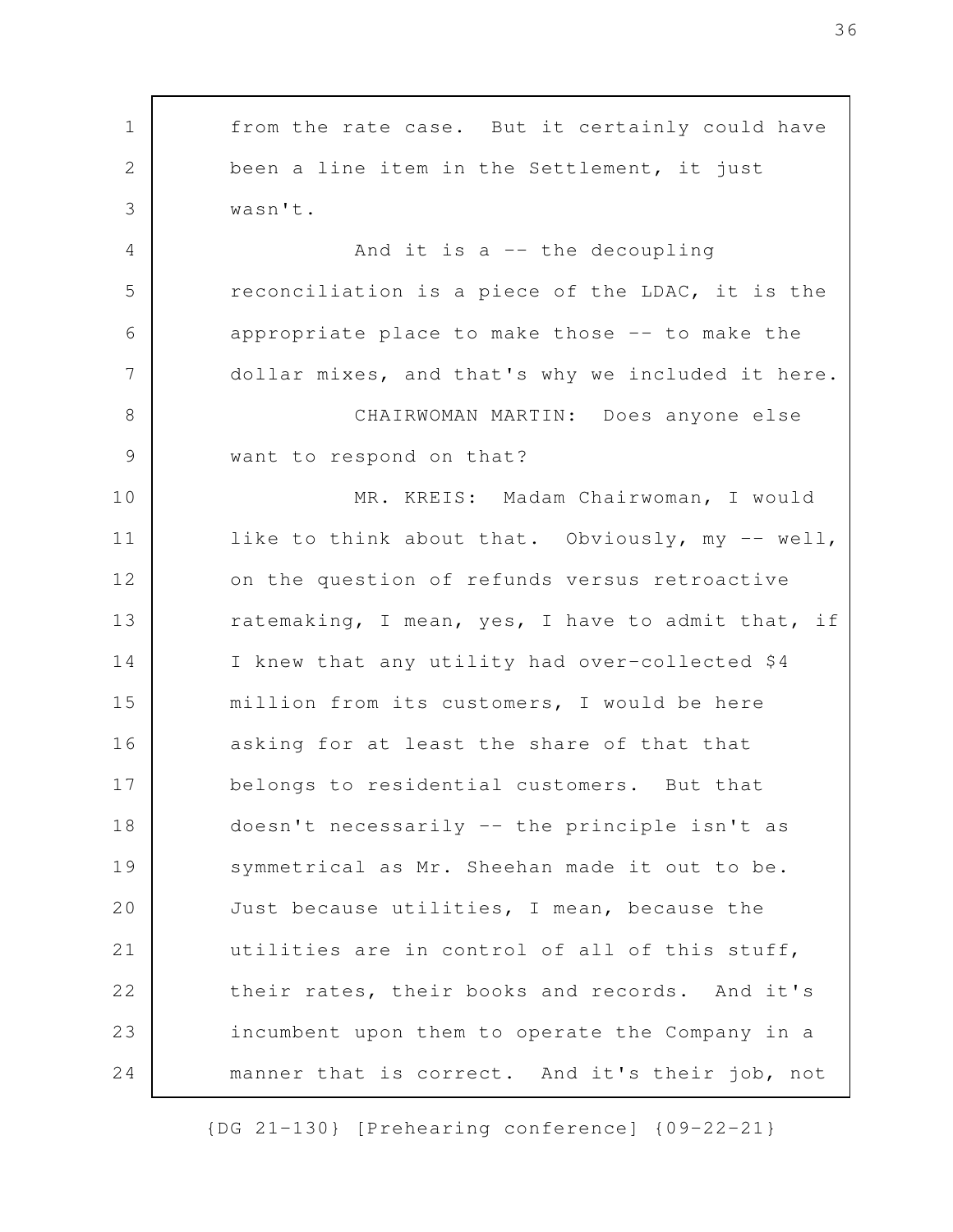my job, not the OCA's job, not the DOE's job, not the PUC's job, to make sure that they have the revenue stream they need in order to provide a return on investment to their shareholders. So, when a company pops up and basically says "Oopsie. We should have charged \$4 million that we didn't", you know, that problem, in my view, is between the management of the company and its shareholders. It's not a problem for the PUC to resolve. But I will think about it. CHAIRWOMAN MARTIN: Okay. Thank you. But does the OCA agree that \$4 million is actually due? MR. KREIS: I would have to investigate that further as well. I haven't had a chance to do that yet. We, as the Commission knows, are in the process of rebuilding our analytical team. CHAIRWOMAN MARTIN: Okay. Thank you. Ms. Schwarzer, anything? MS. SCHWARZER: No. I share the OCA's interest in investigating it further. And the Department of Energy is not in a position to give an analysis at this time. 1 2 3 4 5 6 7 8 9 10 11 12 13 14 15 16 17 18 19 20 21 22 23 24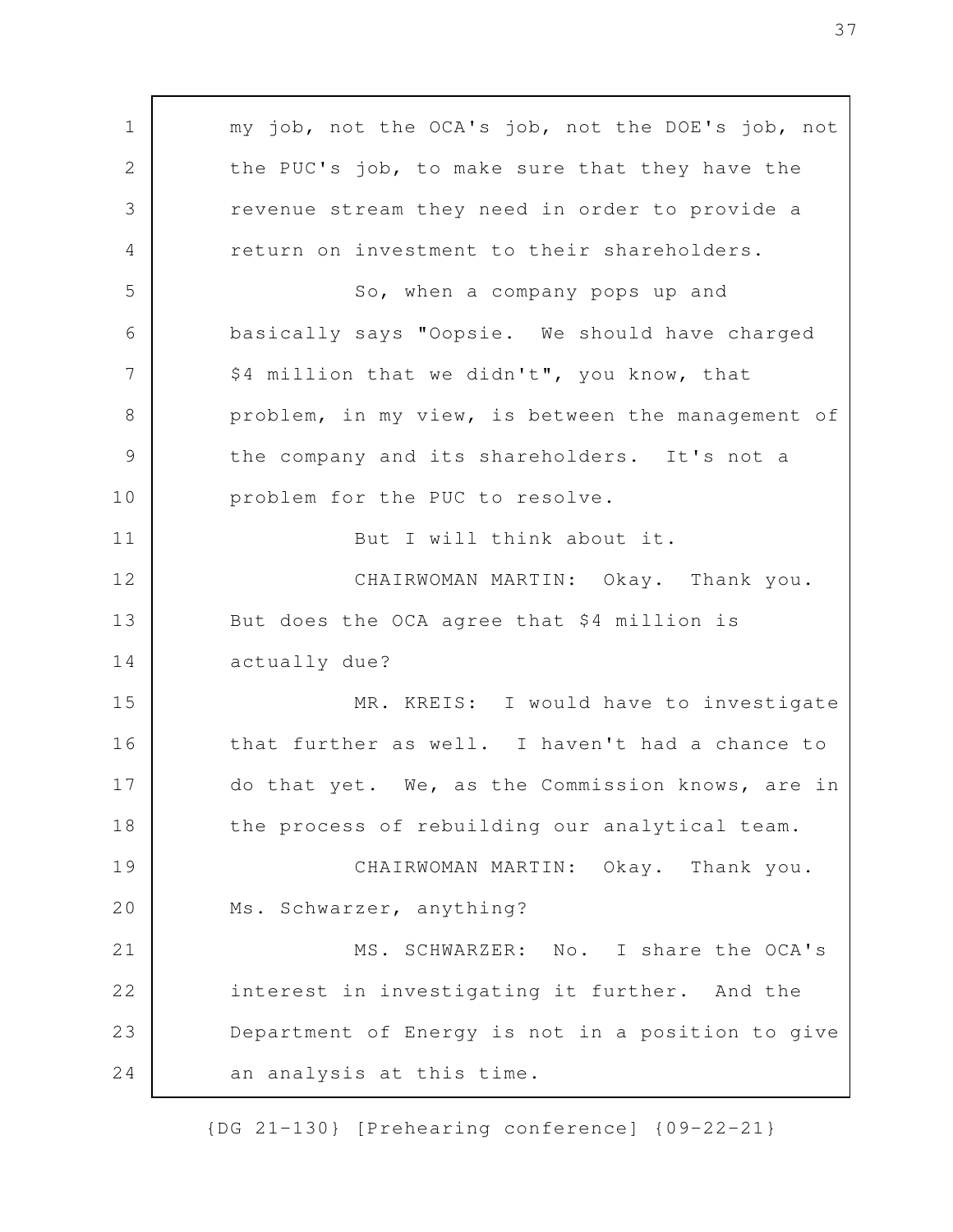CHAIRWOMAN MARTIN: Okay. Thank you. A couple questions on the gas holder. And I know that was a preliminary, sort of informational statements that you made for us. But background for me, was the plan to remediate established before the agreement was entered into? And was the estimate of those costs established prior to the agreement with the New Hampshire Preservation Alliance? MR. SHEEHAN: The remedial plan for the site has been in place for a few years. I think DES approved it in 2015 or 2016. And, over the course of the years, we've been taking steps on that plan. And, at a very high level, it was to remove what they call "hot spots", that is portions of soil that needed to be removed from the site, lots of testing, and then, ultimately, a cap on the site, as I described. A few reasons it's taken a while is, there have -- we've been trying to find someone who would develop the site to keep the building up. And we didn't want to put a cap on the site that would then have to be disturbed if someone actually developed it. If you had someone 1 2 3 4 5 6 7 8 9 10 11 12 13 14 15 16 17 18 19 20 21 22 23 24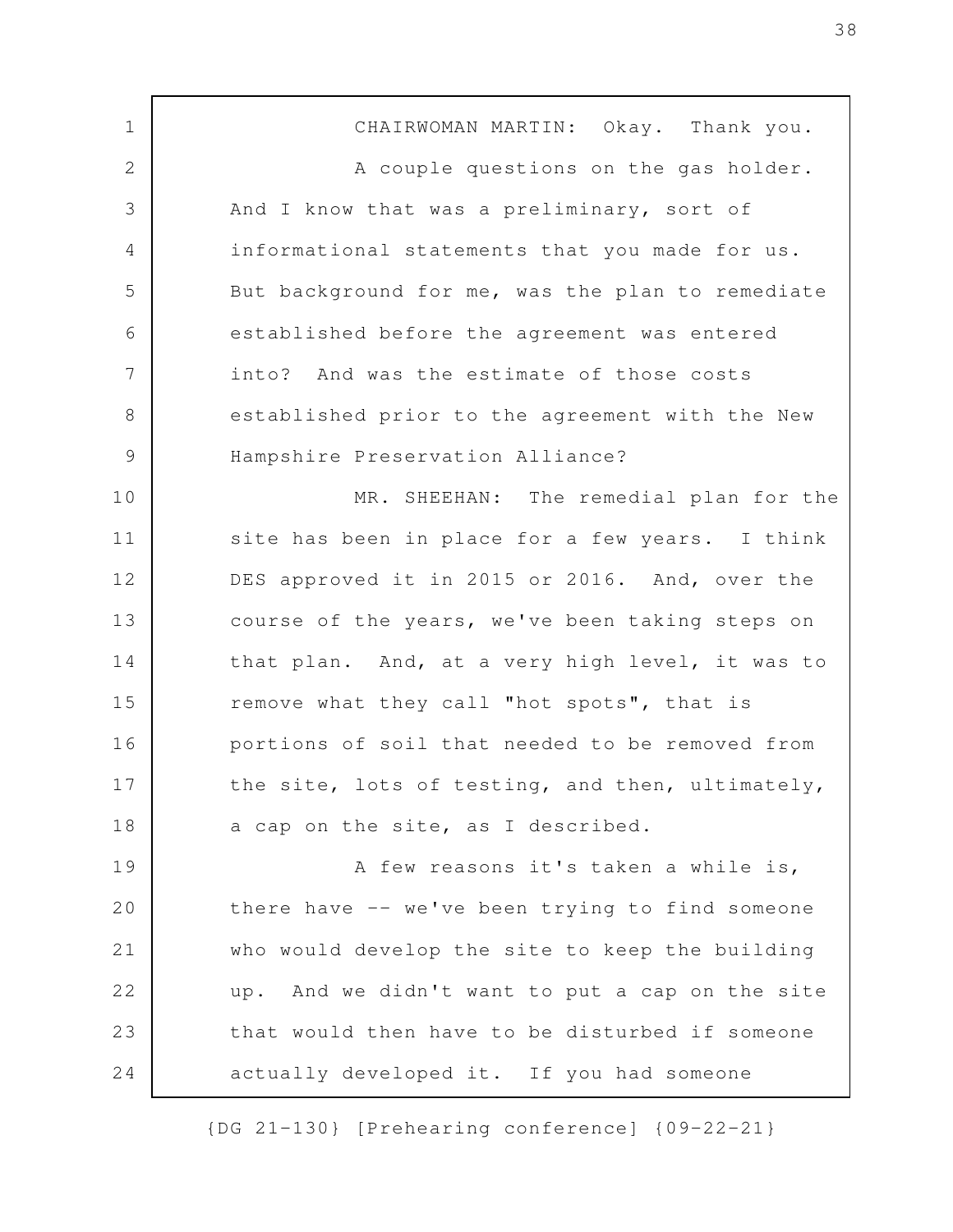interested in putting a restaurant there, they would have to contour the site to accommodate parking, for example. So, we've been waiting, doing the small steps, and DES has been cooperative. And also, it is not their policy position to keep buildings up, but they're sympathetic to trying to keep the building up. So, it has been on that slow-motion, waiting for a developer to step in. About a year ago, the Company made the decision, for a number of reasons, that the time has come that we need to take it down. It's become a liability to have it there. So, we announced that, and that prompted the preservation effort, as I mentioned. So, to your question, the plan, DES approved plan is in place, and the plan is to cap. And DES has specifically said "the holder can stand up as part of that plan provided it is a sound cap." So, you know, keeping the holder up and stabilizing it is part of the plan, or can be part of the plan. DES is agnostic officially whether it stays up or comes down, either would 1 2 3 4 5 6 7 8 9 10 11 12 13 14 15 16 17 18 19 20 21 22 23 24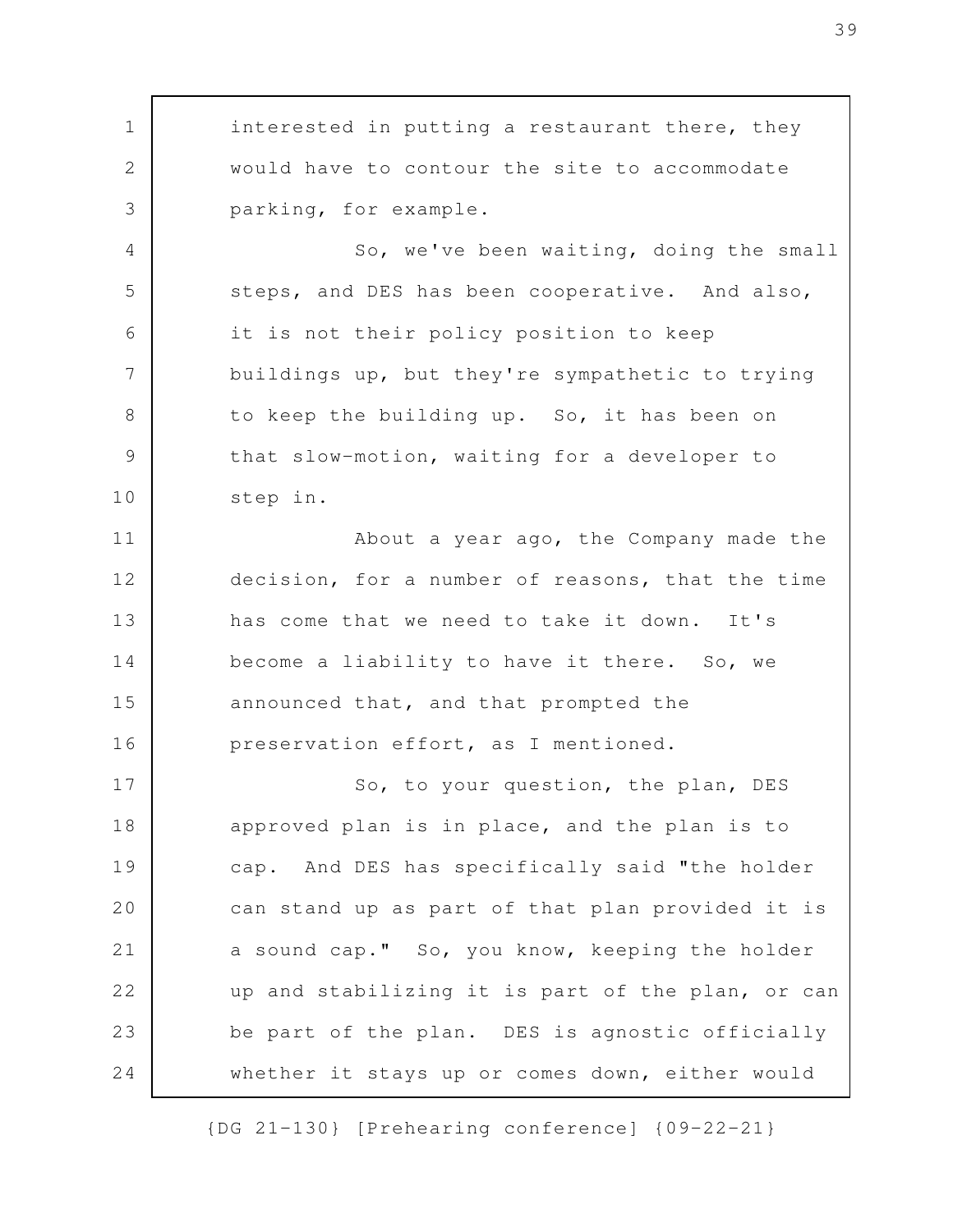satisfy the plan. 1

24

As far as the estimated cost to demo, the estimate, that is something we have worked on, we started working on it, as we announced the intentions to demolish it. And it has -- we have continued to work on it through the conversations with the Preservation Alliance. So, that has been joint, because that estimate, from the Preservation Alliance's point of view, that estimate will be in the dollars available to them for the stabilization effort, of up to that amount. And we're not quite done yet. We have an order of magnitude number. And the engineers working on that have been the folks working on this site for many years. So, that is the last piece of the work between us and the Preservation Alliance, is to come to agreement on it, well, not to come to an agreement, but to determine that number of what the demo and remediation would be. Of course, some of those costs are easy to determine. We can get bids from contractors for the demo. Some of the numbers are estimates, 2 3 4 5 6 7 8 9 10 11 12 13 14 15 16 17 18 19 20 21 22 23

{DG 21-130} [Prehearing conference] {09-22-21}

because we don't know exactly what's underneath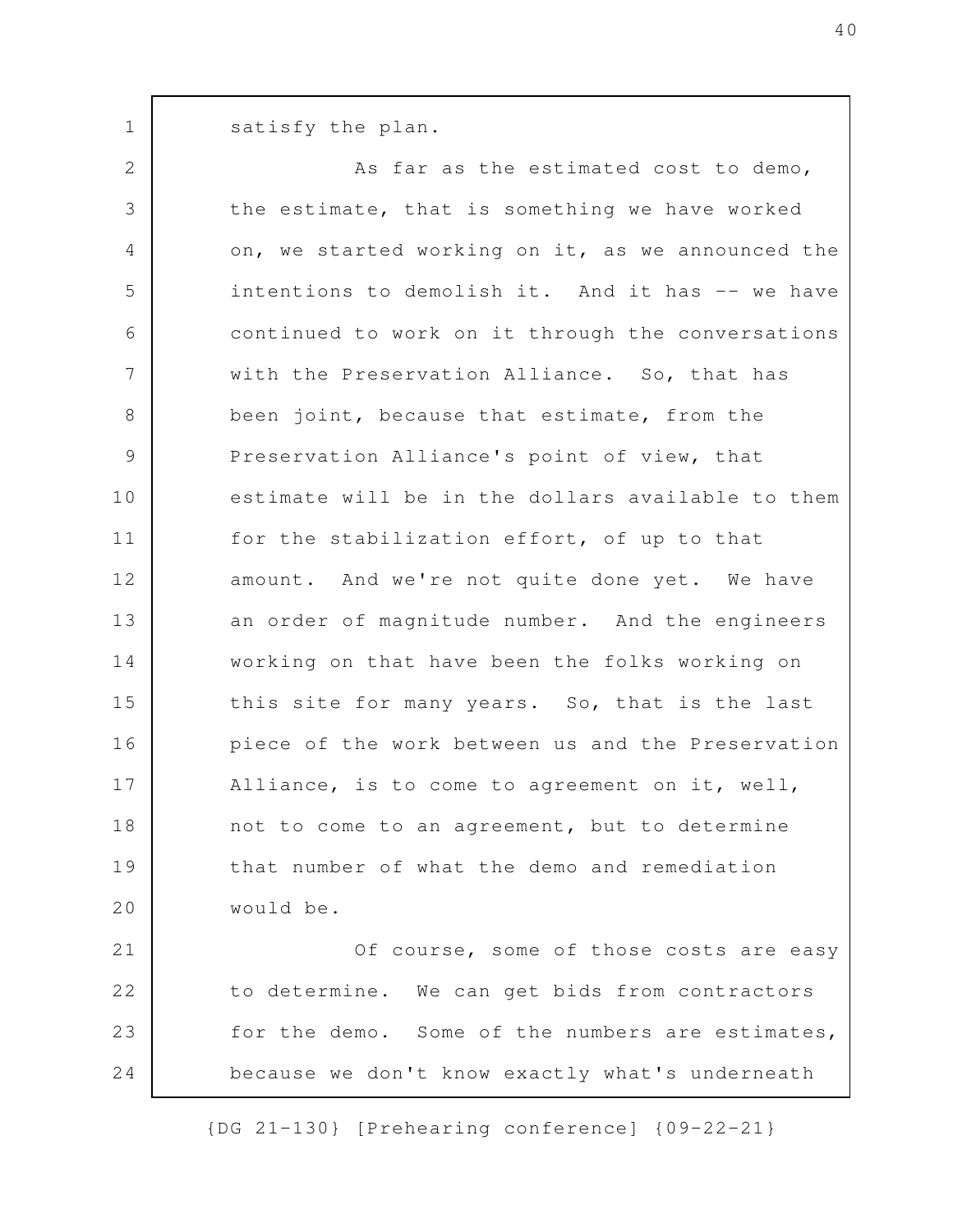the gas holder. If we took the building down, we would do an investigation of what's underneath, and maybe find nothing, maybe we find something, so that portion of the estimate is going to be, you know, educated estimates, rather than finding the number for the actual demo. I can tell you that the Preservation Alliance is the  $-$ - the basic agreement is, we will give the Preservation Alliance authority to enter the property to do the work. Liberty will not be doing the work. They, luckily, have a very well-respected local contractor on their board. He has been leading those efforts, Frank Lemay. Mr. Lemay has located a contractor to do the work. And they have engineering, and this is all separate, but just so you know, the engineering is pretty advanced, and they're expecting work starting, again, completed by the end of the year, and things are on track for that. But, anyway, Liberty is simply allowing 1 2 3 4 5 6 7 8 9 10 11 12 13 14 15 16 17 18 19 20 21

them to come on-site to do the work, and contribute -- agreement to contribute up to the demo cost towards the project, with the 22 23 24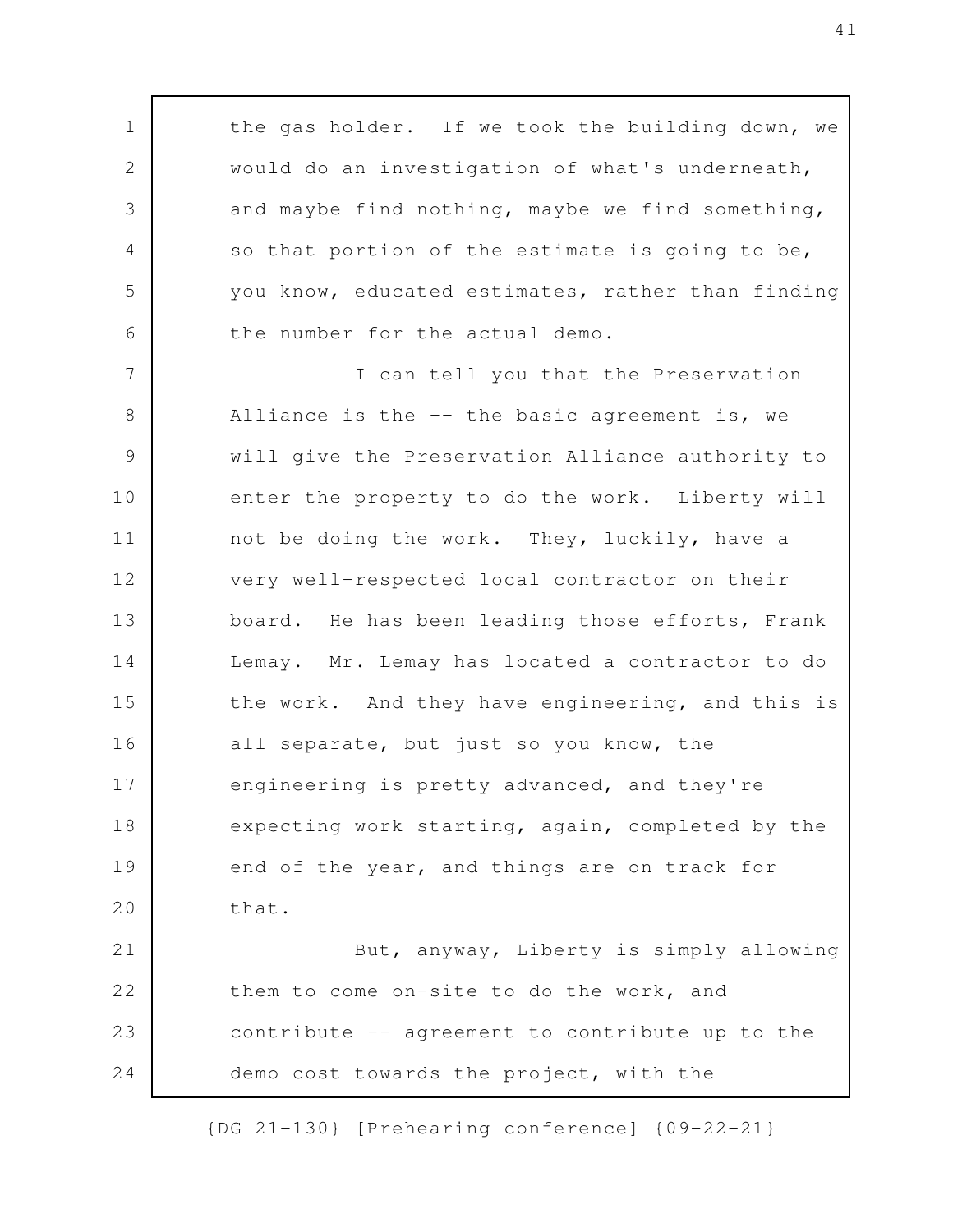understanding that that work would serve the DES goal of having the gas holder be a long-term cap to the site. CHAIRWOMAN MARTIN: Okay. Thank you, Mr. Sheehan. And I just wanted to respond to Mr. Kreis's comment and Ms. Schwarzer's clarification. That, to the extent there were any conversations with Staff, formerly of the Commission, now with the Department of Energy, obviously, those are not binding on the Commission, and the Commissioners did not participate in those. MR. SHEEHAN: Of course. And we did that out of sort of the normal course of events, to try to keep the Staff informed. I can't remember why OCA was not included. There was certainly no intent to exclude them. And, if there was an omission, then I apologize. If it was a scheduling problem, we should have followed up with them. But the purpose was to basically take their temperature, and, as stated in testimony, and this is not binding, but the response was, if the costs were equal or less to 1 2 3 4 5 6 7 8 9 10 11 12 13 14 15 16 17 18 19 20 21 22 23 24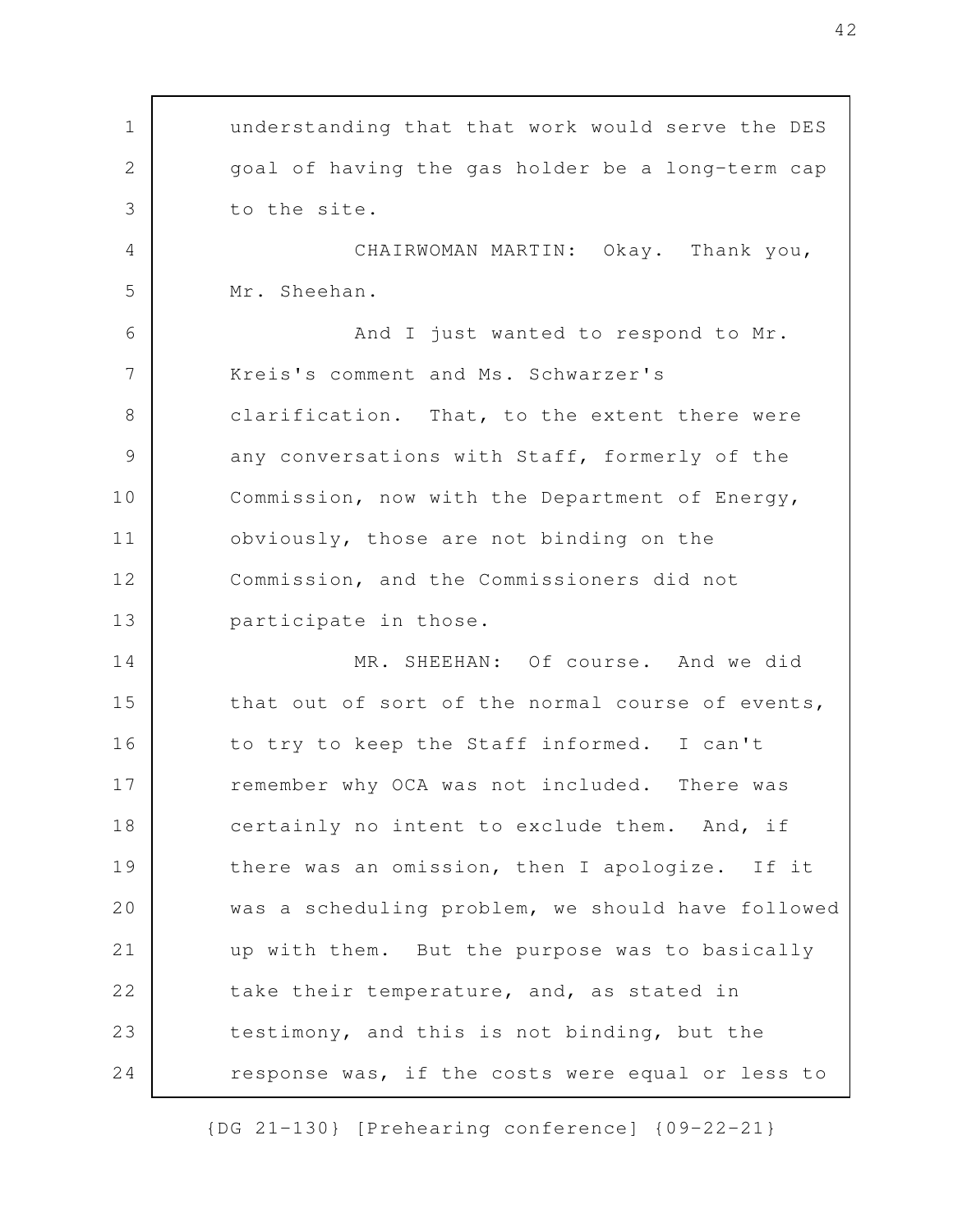customers, and the goal was achieved, that makes sense to us. And, so, that at least, if we had received bright, flashing red lights at that meeting, we may have reconsidered. And we understand there's some risk on our part to go forward as we have proposed. But we at least had that conversation, and got some sense that it wasn't a crazy idea to pursue. MS. SCHWARZER: Madam Chairwoman, if I might? CHAIRWOMAN MARTIN: I just want to respond to that. And I know you're well aware of this, Mr. Sheehan, but any response by Staff would not be binding on the Commission. And, so, obviously, that decision will be completely within the purview of the Commission. MR. SHEEHAN: Correct. CHAIRWOMAN MARTIN: Ms. Schwarzer. MS. SCHWARZER: Thank you, Madam Chairwoman. The meeting, as I recall it, was also focused on some of the choices that were being made to remediate, and the standards that Liberty and the New Hampshire Preservation Society was looking towards. And, so, although 1 2 3 4 5 6 7 8 9 10 11 12 13 14 15 16 17 18 19 20 21 22 23 24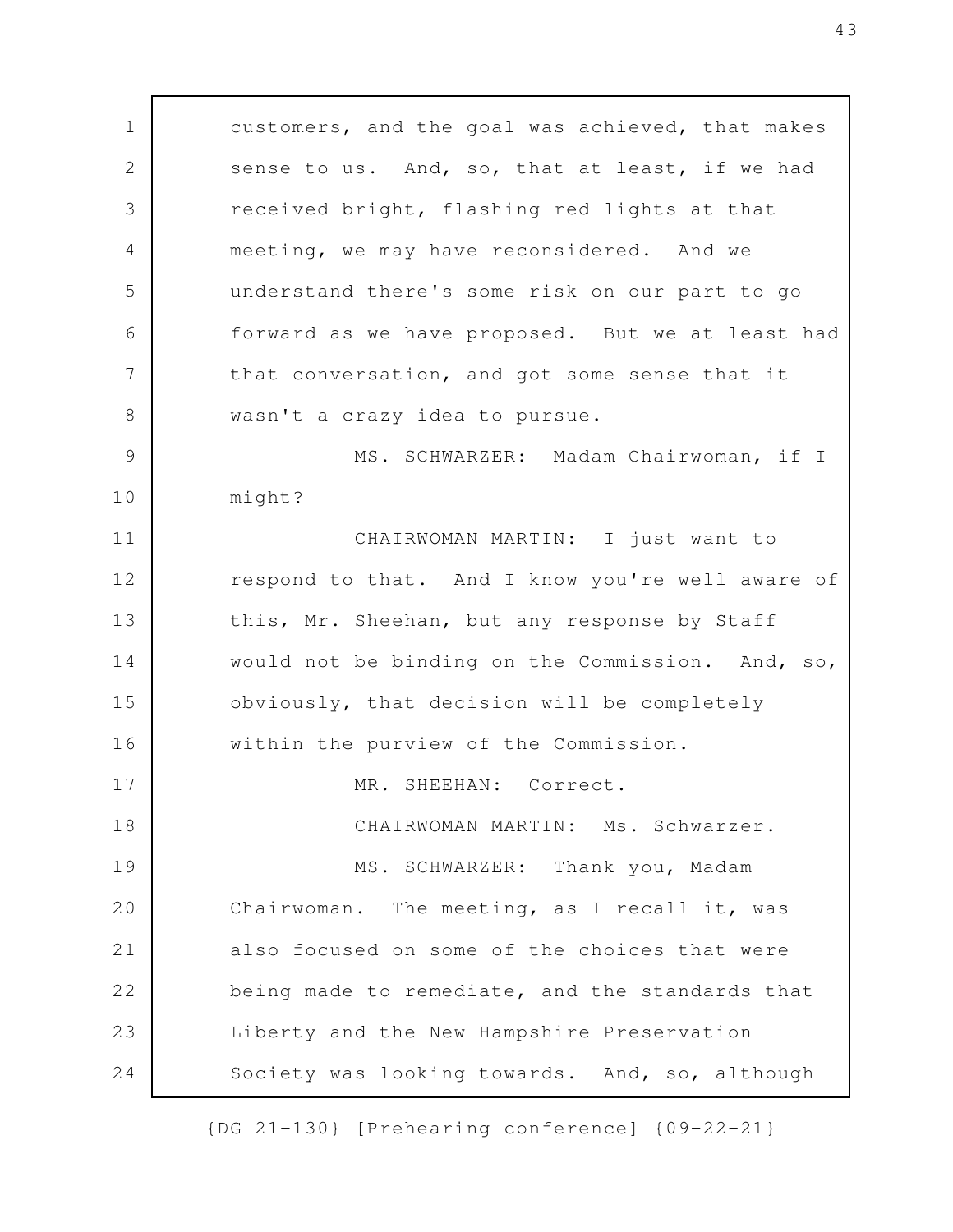it was many months ago, and my memory is that the informal input was more an indication of leaning towards more stringent, rather than less. Although, certainly, Staff was interested in this idea. 1 2 3 4 5

And I believe Mr. Sheehan is accurate, that Staff shared that it certainly wasn't a crazy idea, we did repeatedly emphasize that we had no power to make a decision or to authorize choices, that the meeting was informal. And, certainly, depending on the choices the New Hampshire Preservation Society made or that Liberty made, or participated in, with regard to the standards met in remediation, one can only hope that they -- those certainly are open for discussion and criticism. I just -- I don't want to leave this as if Staff inappropriately, you know, wink and a nod, that all was well. That it certainly was just an informal meeting to entertain an interesting idea, and to discuss a range of decisions being made informally. Thank you. CHAIRWOMAN MARTIN: Thank you, Ms. Schwarzer. And I'll add, too, the current 6 7 8 9 10 11 12 13 14 15 16 17 18 19 20 21 22 23 24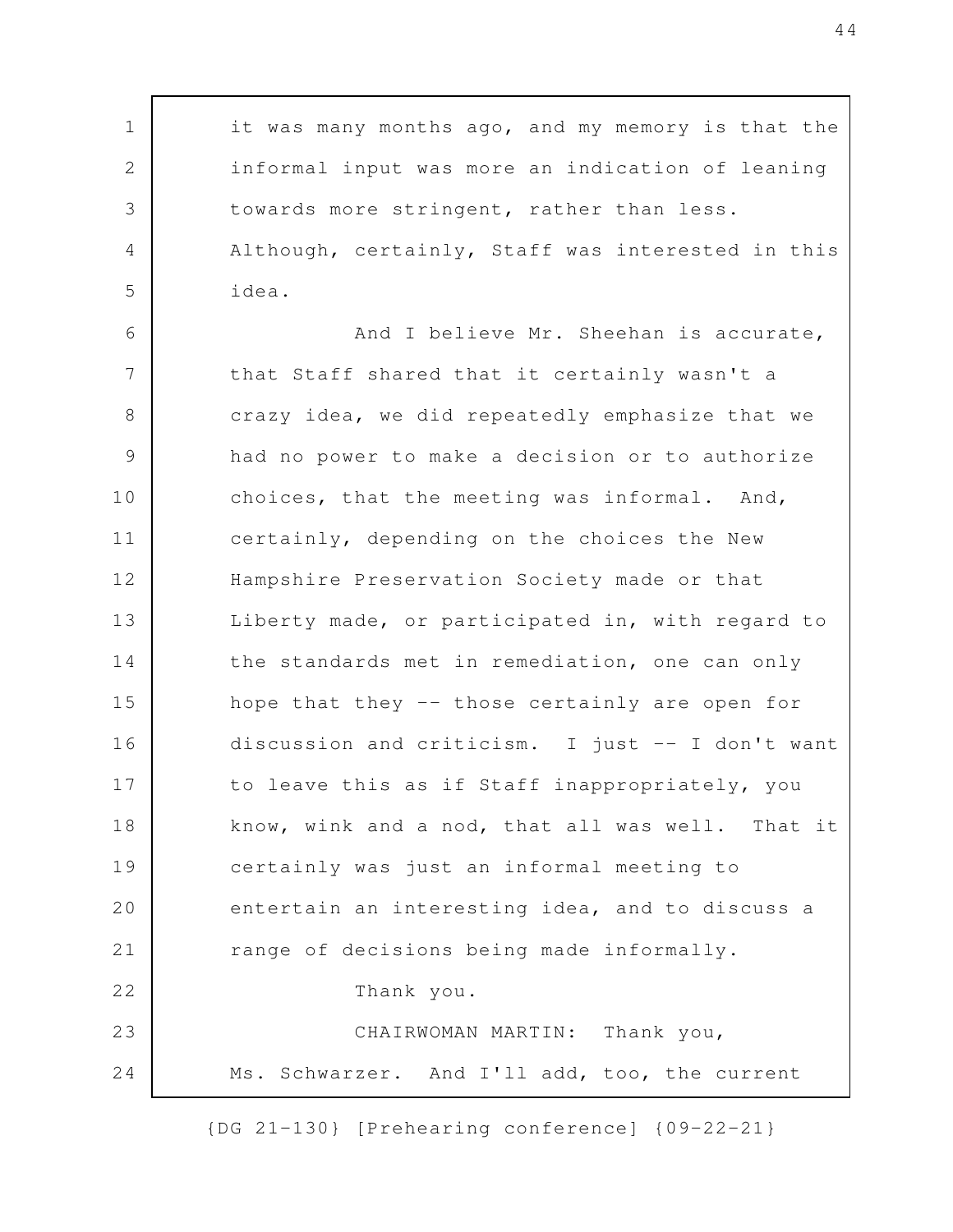structure ameliorates any concerns at any rate, because the Department of Energy will have its own information separate from the Commission's. Mr. Kreis, you look like you have something to say? MR. KREIS: I do. I just wanted to apologize to the Commission, to the DOE, and the Company for causing what feels to me like a bit of a tempest in a teapot. I was relying on the characterization of the meeting between what used to be the PUC Staff and the Company about the gas holder in the Company's testimony. I didn't mean to suggest that anything inappropriate had happened. I certainly didn't understand that meeting to have bound anybody, because even before the statutory changes on July 1st, a meeting like that would never have bound the Commission. It certainly doesn't bind the Commission now. We, like the former Staff of the PUC and the current Staff of the DOE, are interested in that plan to remediate at the gas holder in a manner that allows it to be preserved as a historically significant site here in Concord. 1 2 3 4 5 6 7 8 9 10 11 12 13 14 15 16 17 18 19 20 21 22 23 24